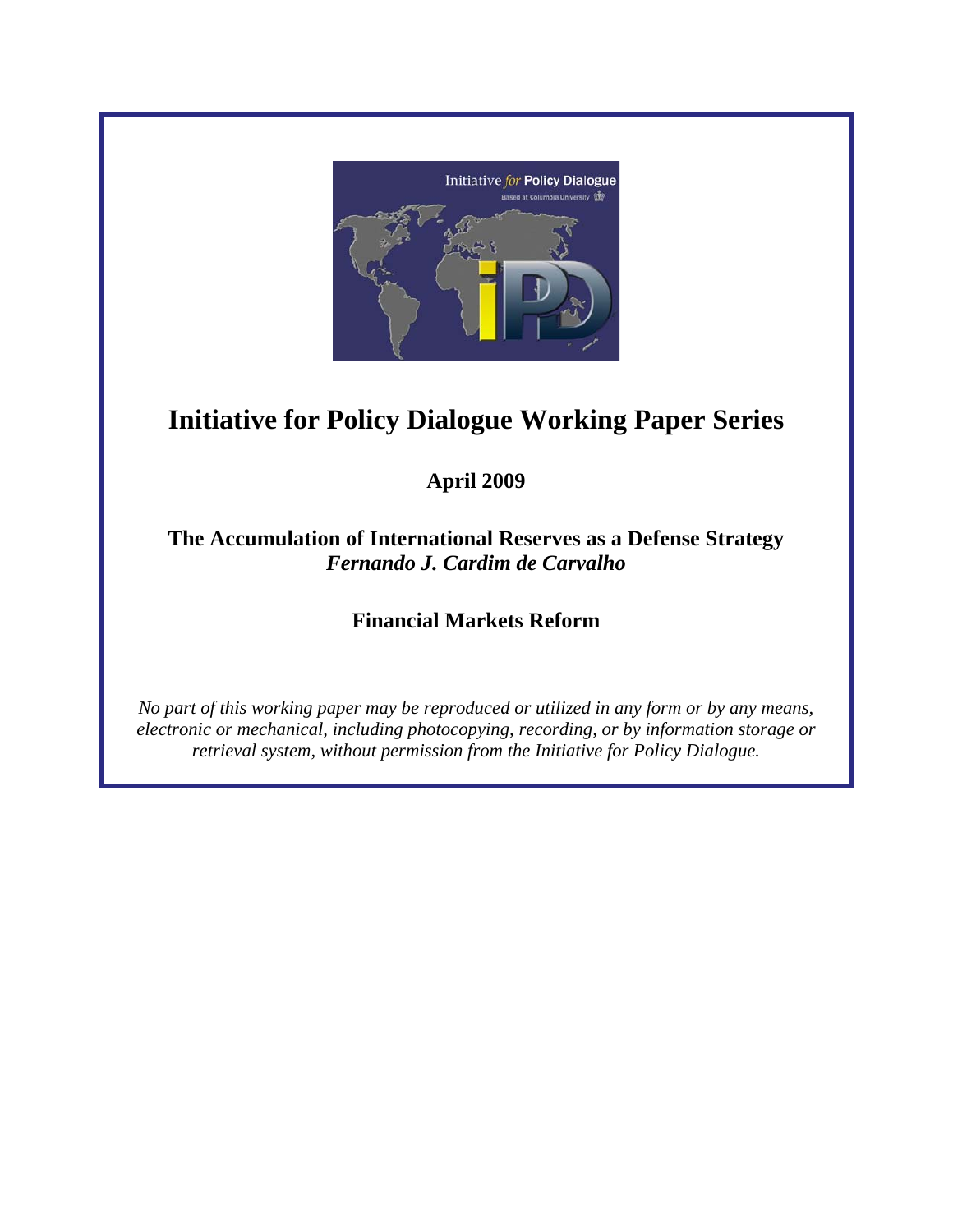### **THE ACCUMULATION OF INTERNATIONAL RESERVES AS A DEFENSE STRATEGY**

*Fernando J. Cardim de Carvalho*[1](#page-25-0)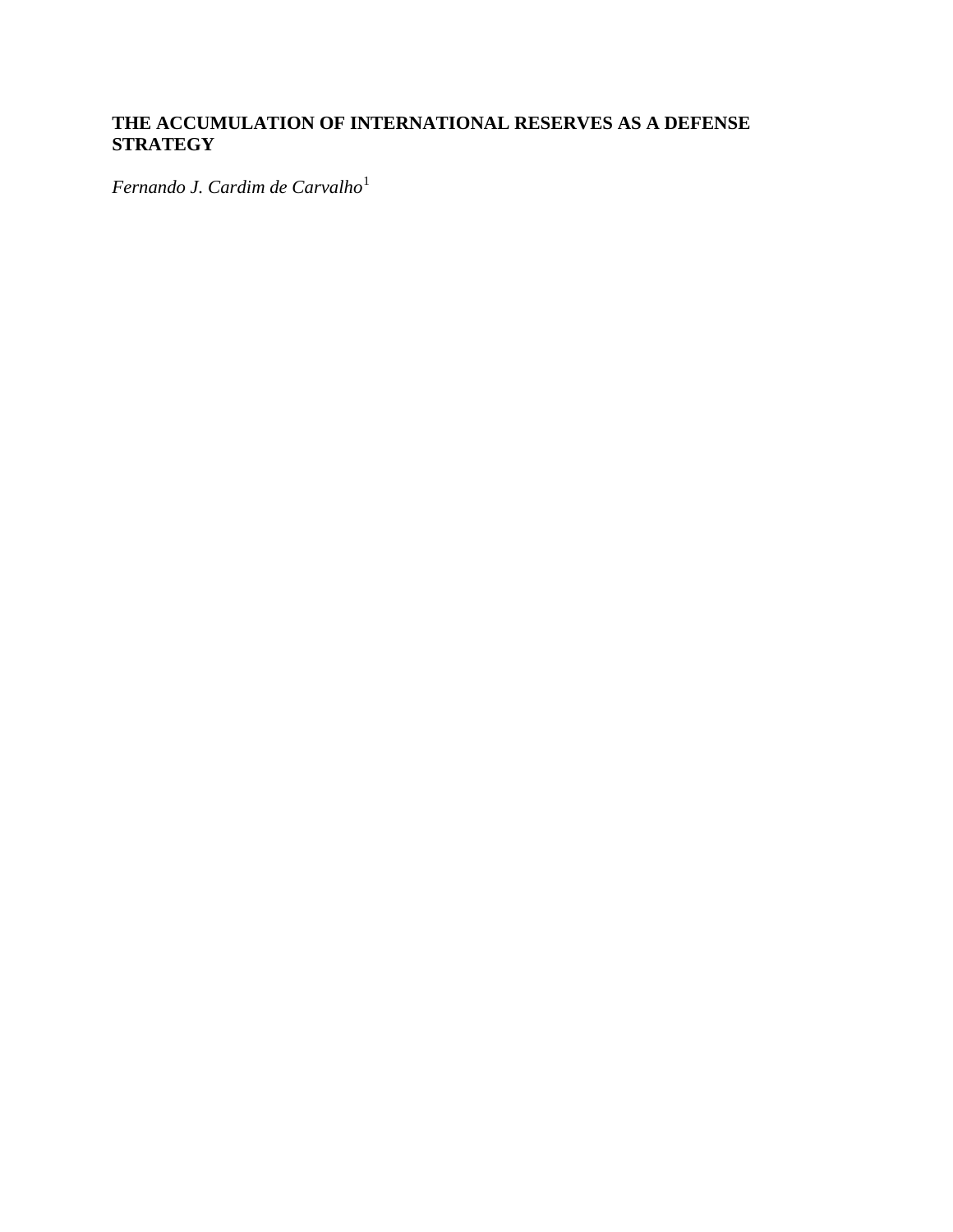#### **Introduction**

The financial turmoil of the second half of the 1990s showed that even some of the most successful and fast-growing emerging countries risked suffering deep and widespread damages caused by balance of payments crises generated by capital flow reversals. In fact, as reflected in the contemporaneous debate, most of these countries suffered doubly, both from the crises themselves and from the burden of the rescue packages put together by the International Monetary Fund.<sup>[2](#page-25-1)</sup> Stung by the costs of those crises and their resolution, emerging countries seemed to have adopted in the 2000s a different strategy, dubbed "self insurance". The central and most visible, although by no means the only, instrument of this strategy has been the relentless accumulation of international reserves.

Reserve accumulation by developing economies, however, has been a more complex phenomenon than has often been recognized. Firstly, because reserves have been accumulated under very different circumstances, in response to different reasons, depending on the country one chooses to analyze. Secondly, because it is assumed by many analysts that these countries have better alternative uses for the resources that are being kept idle or semi-idle (invested in low yield securities as US Treasury bonds, for instance). Thirdly, critics and defenders alike of reserve accumulation as a defensive strategy do not always properly evaluate the risks of new balance of payments crises. In any case, in the absence of adequate sources of liquidity that could offer emergency support on reasonable terms in the case of crisis, it should not be a surprise that developing countries tried to identify means to defend themselves.

In this chapter, we want to re-examine the set of defensive strategies recently adopted by emerging economies of which reserve accumulation has been rightly identified as a central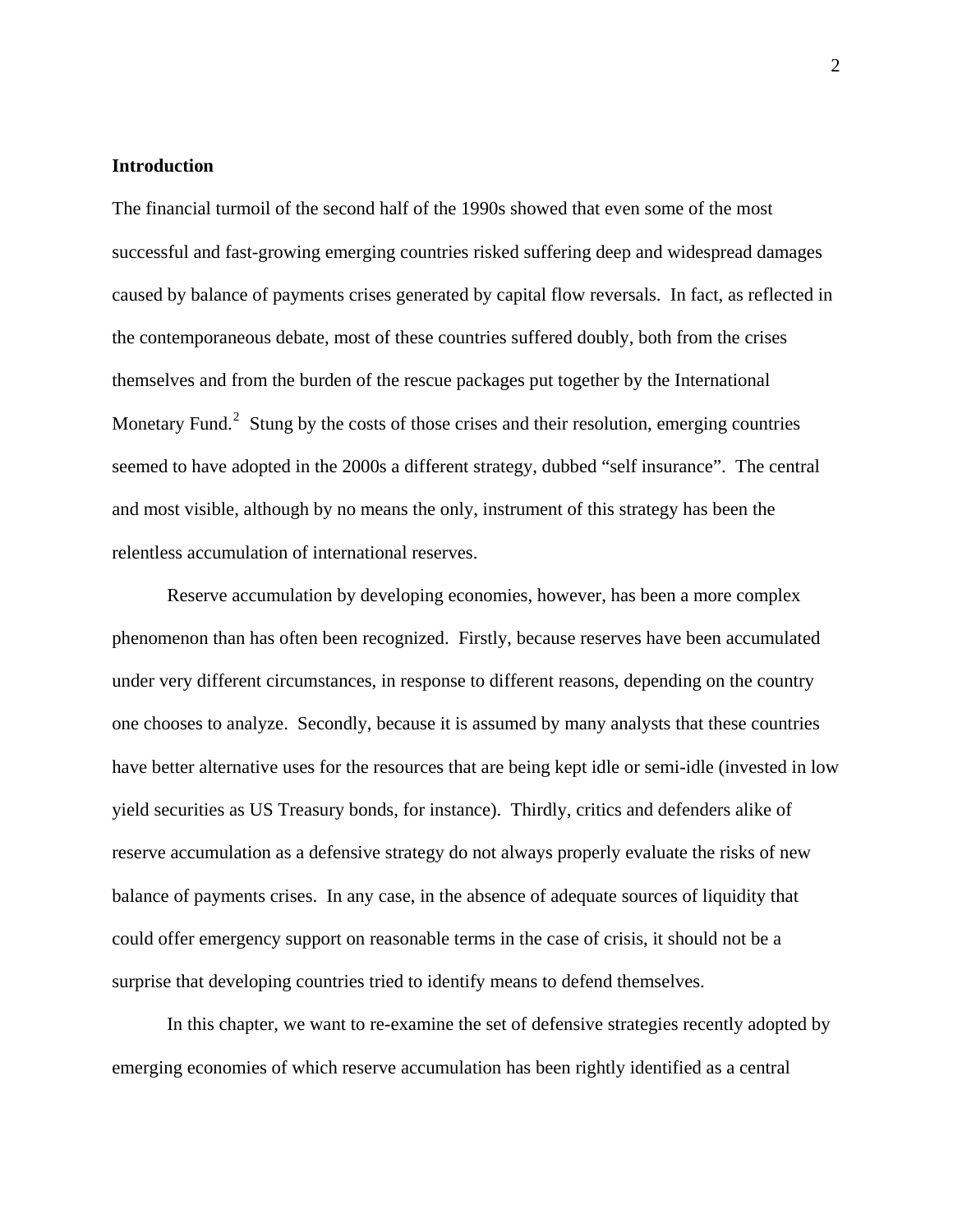element. In doing so, we begin, in the follwoing section, by examining the motives to hold reserves, based on the notion of liquidity preference proposed by Keynes in *The General Theory of Employment, Interest and Money*, and discussing how it applies both at the international and domestic levels. The nest section focuses on how reserve accumulation, as well as other instruments currently being adopted or proposed, fit into this theoretical approach. We distinguish the cases where reserve accumulation results from conscious precautionary strategies from those where it is a byproduct of policies designed to achieve other goals. Next, in the following section, we show that important vulnerabilities remain even if the country is successful at accumulating a very large amount of reserves. The last section concludes the chapter by examining some alternatives to reserve accumulation that could reduce vulnerabilities and minimize negative externalities.

#### **Motives for Demanding International Liquidity**

Quite apart from any need for *capital* or *external savings* of any nature, a nation demands *liquidity*, that is, *the command over international means of payment*, for reasons that are fundamentally similar to the demand for domestic money on the part of individuals and firms. If we adapt Keynes' well known classification of motives to demand money<sup>[3](#page-25-2)</sup> to the demand for international reserves, we may define:

a) A transactions demand. Domestically, this is the main reason behind the demand for money. As in the case of the domestic transactions demand for money, the amount of international means of payments a country needs to retain to cover its payments needs for goods and services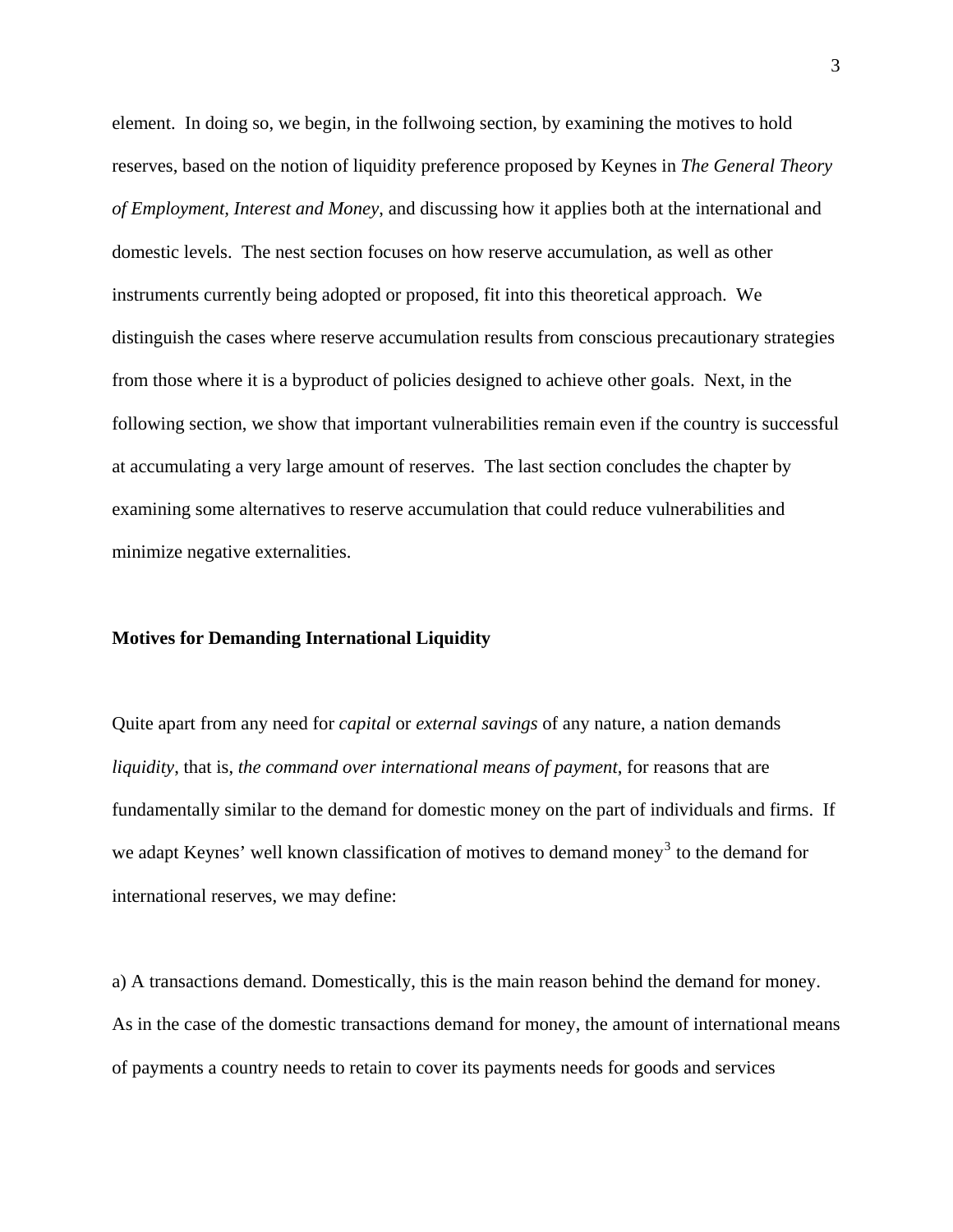depends primarily on the time profile of its cash inflows and outflows. *Normal* expenditures cover payments for imports of goods and services as well as factor incomes. Inflows are generated by the export of goods and services and by the import of capital. The latter may be too volatile to be counted on to guarantee cover for normal expenditures. On the other hand, it is extremely unlikely that cash inflows from exports of goods and services will materialize exactly when needed to pay the country's external obligations, given their own time patterns. The less dependent a developing country is on the export of a few agricultural or mining commodities, the smoother its export inflows should be. In this case, one would expect a transactions demand for reserves to emerge to guarantee the payment for normal imports of goods and services in the cases where normal inflows may be too irregularly distributed.

b) A precautionary demand. In contrast to the transactions demand for money, the precautionary demand refers to the liquid balances held against uncertainty, that is, to protect the country against the possibility of suffering adverse shocks. Supply shocks, like the oil price rises of the 1970s, may suddenly and sharply increase the import bill. Reversal of capital flows and capital flight<sup>[4](#page-25-3)</sup> may easily overcome the monetary authorities' abilities to maintain stability in the foreign currency market. For a country, guarding against adverse shocks that may reduce or interrupt cash inflows or increase outflows may be the most important motive to retain reserves.

c) A finance demand.<sup>[5](#page-25-4)</sup> Keynes defined this motive to demand money as applying to the case where an individual has an abnormal expenditure plan, as in the case of making an investment, for example, and thus has a temporarily higher need for means of payment. For a country, particularly if it is a developing country, there may be moments where the launching of a large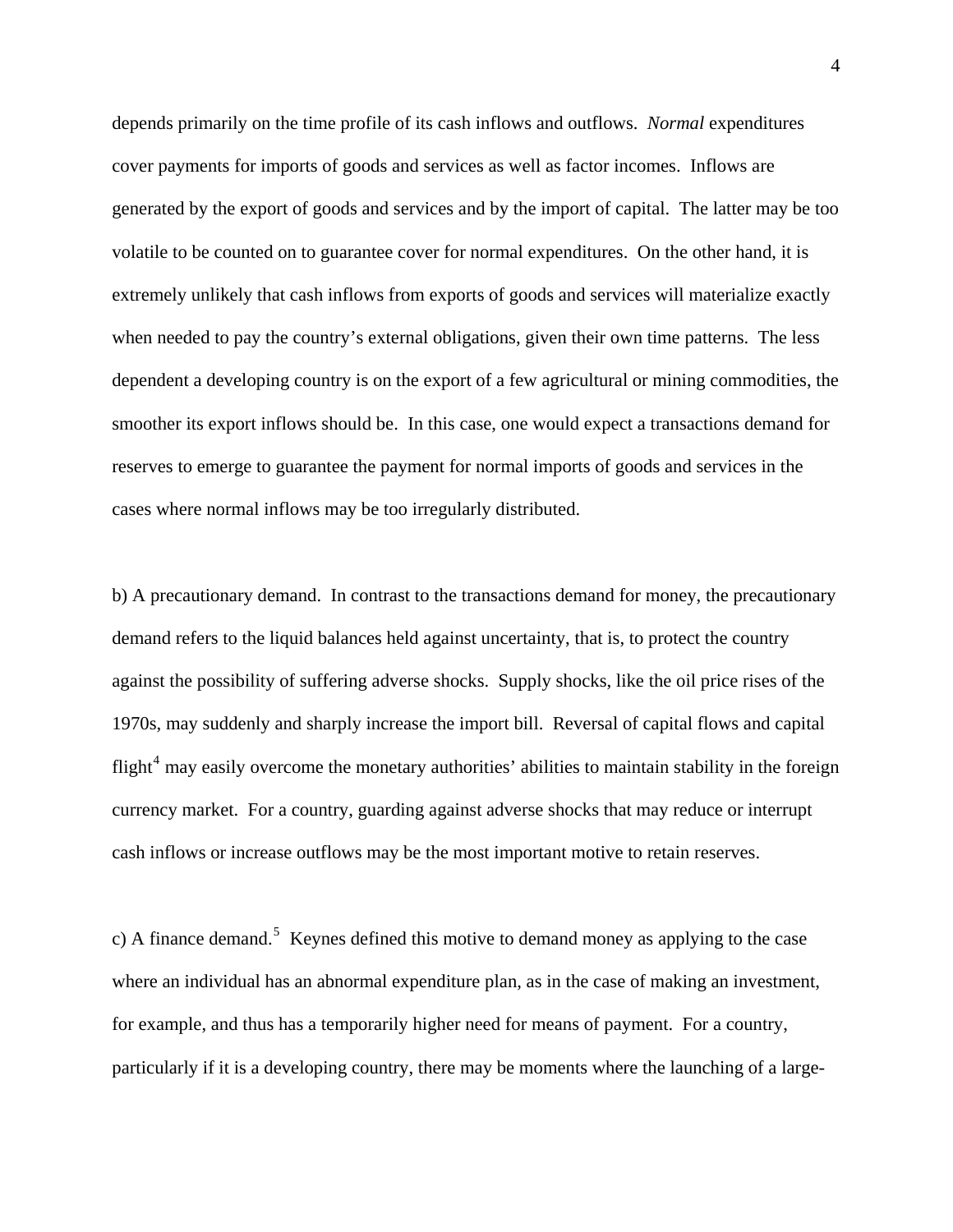scale investment plan may create an extra demand for international means of payment, above and beyond the normal transactions demand for reserves. In this case, the country can satisfy this demand by borrowing, if it has access to foreign financial markets and loans are available, which increases however its external liabilities, or by accumulating extra reserves in advance of the launching of the plan.

d) A speculative demand. In Keynes's theory, the speculative demand for money refers to money balances held by investors when they expect interest rates to rise. They prefer to hold money until the prices of securities go down to avoid a capital loss, buying them on the cheap when the interest rate finally rises as expected. Normally, one would not think of countries actually speculating with asset prices and therefore there would be no speculative demand for reserves. However, as the value of reserves held by emerging economies rose steeply in recent years, there arose some concern with the growing opportunity cost of maintaining those reserves idle. The possibility was then examined in many quarters of investing a fraction of those resources in reasonably safe but higher-yielding assets. But liquidity considerations should remain paramount in reserve management. Thus, to avoid mixing liquidity management with the search for higher returns, more and more countries decided to dedicate a fraction of their reserves to constitute Sovereign Wealth Funds (SWF) with the mission of increasing the overall return on reserves. The creation of SWFs worked, thus, as an alternative to the definition of a speculative demand for international reserves, that is, to holding currency reserves in anticipation of some expected investment opportunity to materialize.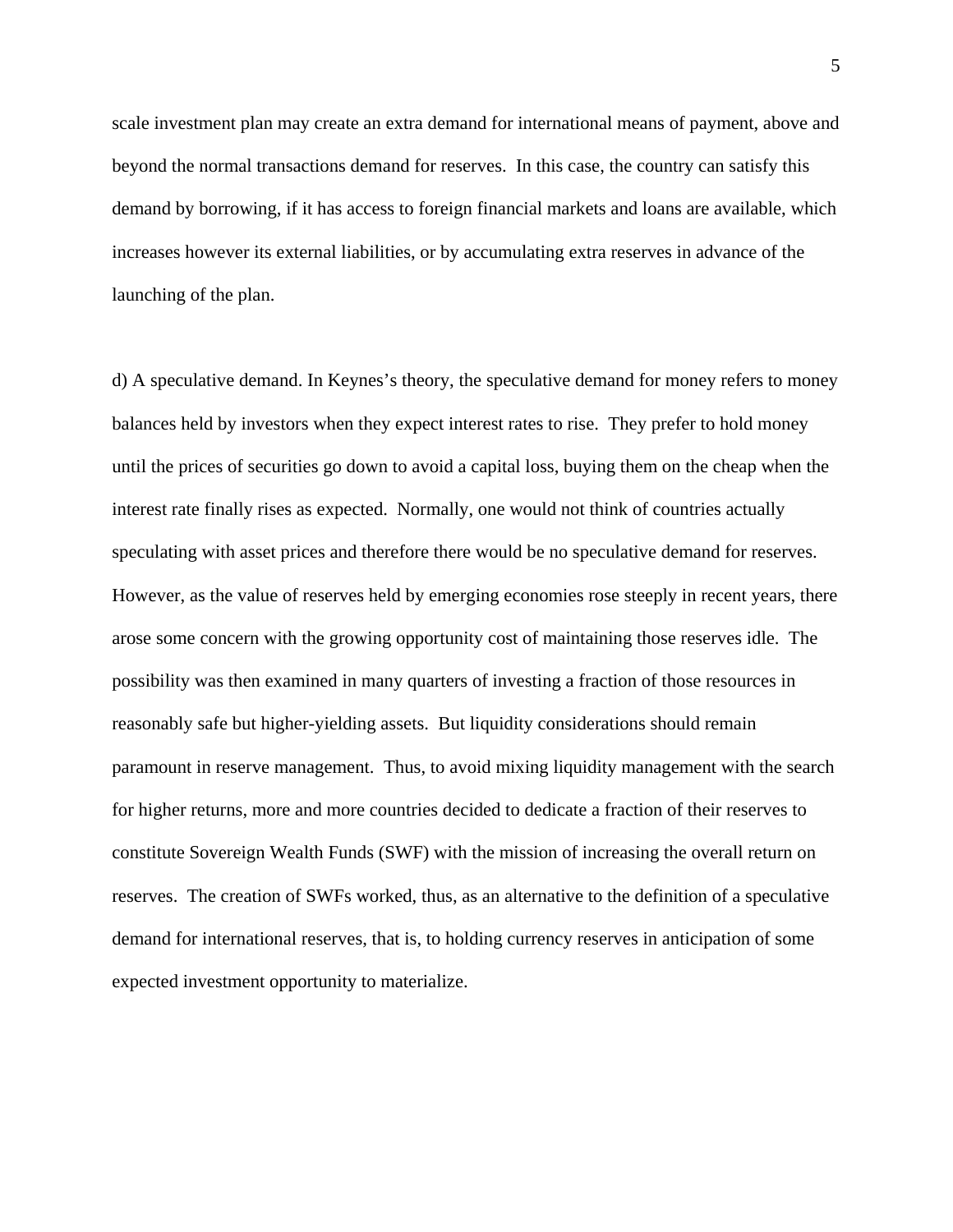Thus, as in the case of domestic demand for money, demand for international reserves should be a function of the "normal" value of expenditures with goods and services and the time profile of cash inflows from exports (transactions motive), the level of uncertainty about the future (precautionary motive), and the existence and value of extra expenditure plans (finance motive). Expected changes in foreign interest rates and the price of securities (speculative motive) should influence the portfolio choices of SWFs, rather than influencing directly the demand for foreign currency. The size of the demand for reserves, on the other hand, should depend on the existence of ready sources of international liquidity in case of need, and the conditions for accessing these sources. The easier the access to liquidity sources, the lower will be the demand for money since users will not need to maintain idle balances if they can obtain the money they need from existing facilities.

Two main features distinguish domestic and the international monetary systems with respect to liquidity provision. Firstly, domestic monetary systems are run by specially-created institutions to manage the creation of money in line with the economy's needs, while no such institutions exist at the international level. Secondly, while domestic economies are usually endowed with one currency, in the international economy different currencies can actually coexist and compete for the preference of private agents and governments, as it currently happens in the case of the US dollar and the euro.

In modern domestic monetary systems, high-powered money (legal tender) is created by central banks and multiplied into a larger volume of means of payment by the banking system. The provision of liquidity, at least in principle, is regulated so as to accommodate the increase in transactions that will follow the expansion of the economy, while safeguarding the value of money by combating inflation. This can be done in modern monetary systems because liquidity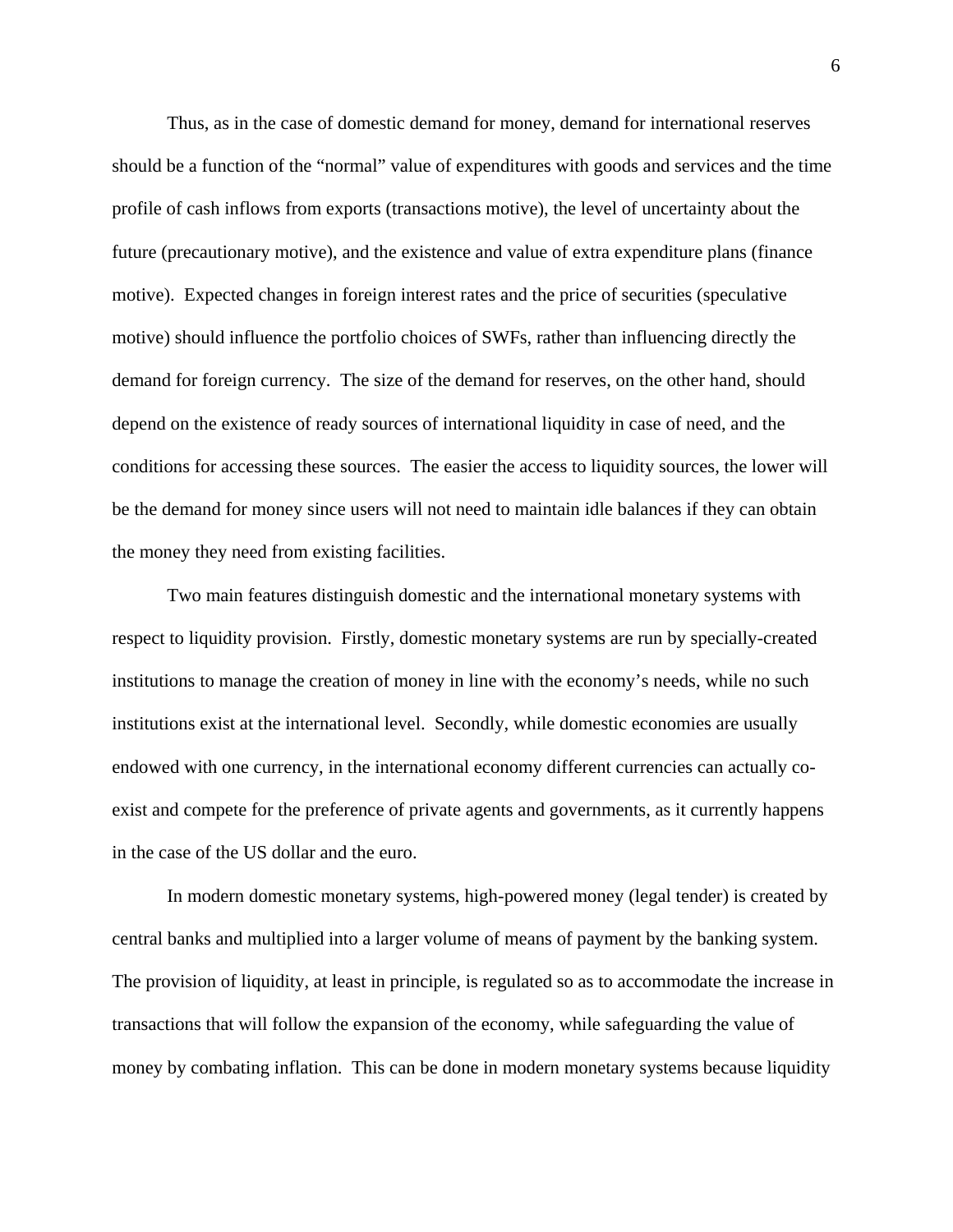is ultimately created by a specific institution with the power *and* the mission to create means of payment in the necessary amount to allow trade to grow.

Modern international monetary systems, in contrast, are not governed by a specific institution with a mandate to support the legitimate demands for international means of payment. In the post World War II world, the US dollar has played the role of international means of payment, even after the collapse of the fixed exchange rate system adopted in 1944 in the Bretton Woods Conference. This means that the provision of international liquidity has been a byproduct of domestic monetary policies adopted in the United States, which are decided almost exclusively with domestic goals in mind. There is no reason to expect, of course, that international needs for means of payment will be served by such a policy. The Federal Reserve decides on policy having the US economy's needs in mind, not the world's. Only by accident, the pursuance of domestic goals will generate the money supply the rest of the world needs. The problem, of course, is not the predominance of the US dollar as such. The use of a *national* currency as an *international means of payment* would pose a similar problem were the euro or the yen the dominant currency.

In fact, as Robert Triffin explained in 1960, giving a national currency the role of international money inevitably creates a dilemma.<sup>[6](#page-25-5)</sup> For a national currency like the US dollar to work as a means of payment in international transactions, it is necessary that other countries have access to dollars to make transactions among themselves. This is only possible if the United States generate deficits in its balance of payments with the rest of the world. If the value of transactions is growing, and the velocity of circulation of money is stable, balance of payments deficits have in fact to increase in order to increase international liquidity. The growth in the US balance of payments deficits, however, erodes the confidence on the stability of the value of the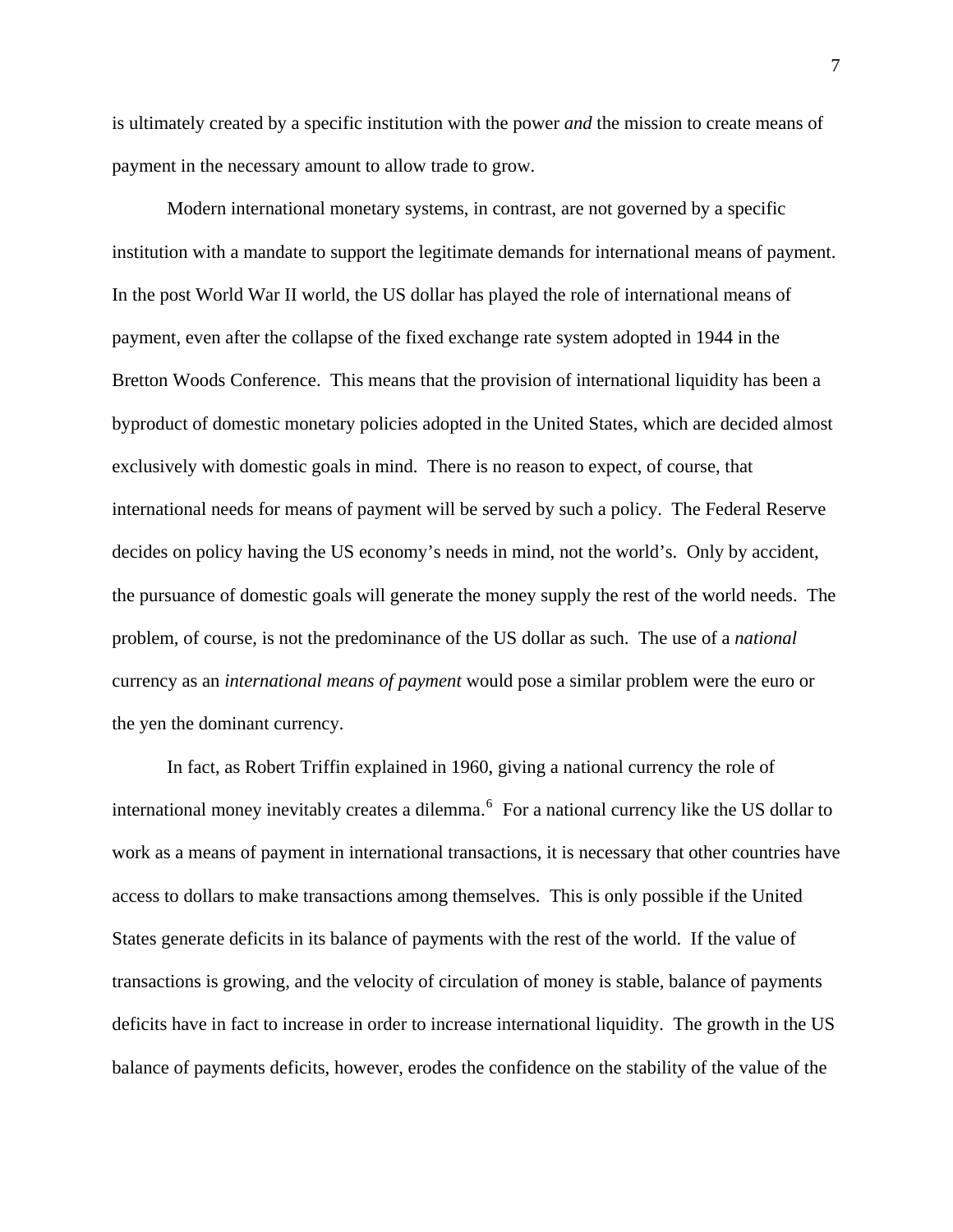dollar, undermining its role as an international money of account and means of payment. This is the Triffin dilemma: controlling US balance of payments deficits could restore the confidence on the dollar, but at the cost of rationing international liquidity and creating obstacles to trade expansion. Accommodating the international demand for the international money, in contrast, accelerates the erosion of confidence on the same money.<sup>[7](#page-25-6)</sup>

The provision of means of payment is not an exclusive responsibility of central banks. Domestically, high-powered money is multiplied by the banking system when the latter creates demand deposits. In addition, non-bank financial institutions can again multiply the ability of doing transactions with a given volume of means of payment. The smooth operation of the monetary system depends, thus, on the way the three types of institutions operate and relate to each other. The central bank influences the ability of banks to multiply the volume of means of payment and the banks influence the rest of the financial system in the creation of additional liquidity.

In the first two decades after Bretton Woods, the expansion of international liquidity was limited by the general acceptance of capital controls and other restrictions on international financial transactions. In particular, purely financial transactions were banned in a large number of cases. Even foreign direct investment was subject to legal or regulatory restrictions in many countries. Practically only trade credit, to support the expansion of international trade in goods and services, was accepted without reservations. Capital controls began falling out of favor in the 1960s. Their reach was increasingly restricted in the following decade and they practically disappeared among developed countries in the late 1980s. In the 1990s, it was the developing economies' turn to dismantle their capital controls, although the process somehow lost momentum at the end of the decade.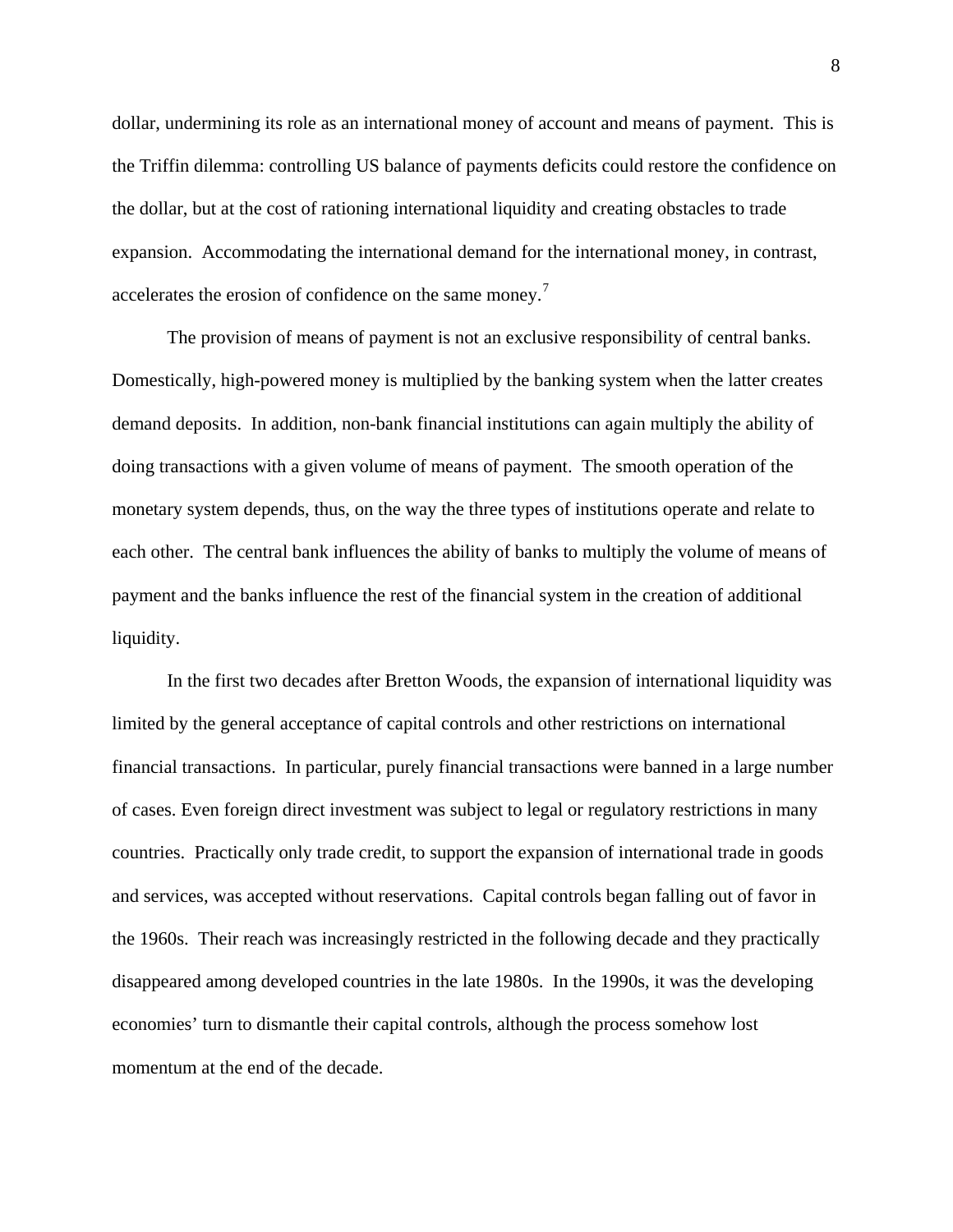The rapid expansion of financial transactions following the liberalization of the capital account aggravated the fragility of a system already plagued by the Triffin dilemma. The fast growth of capital flows sharply increased the volatility of asset prices, interest rates and exchange rates, with significant impact on the real "side" of the economy. Increased volatility meant an increase in the uncertainty surrounding the behavior of the capital account and of the overall balance of payments position. All other things equal, the increasing uncertainty was bound to increase the precautionary demand for international money stimulating the accumulation of reserves.

These increased uncertainties, naturally, affected much more strongly developing countries because external liabilities for these countries are mostly denominated in foreign currencies, for reasons discussed in the "original sin" literature. $8$  Unable to service its liabilities in its own currency, a developing country has to be sure it will have access to, or will have in storage, the amount of foreign currency necessary to honor those obligations.

The situation is certainly potentially more dramatic in the case of developing economies, but they are by no means the only countries threatened by these developments. In fact, it was precisely the conscience of how serious this problem could be for the international economy that inspired the creation of the International Monetary Fund in the 1944 Bretton Woods Conference. In its original conception, the IMF was to serve precisely as a supplier of "secondary" reserves to countries suffering from balance of payments deficits in a world where the only internationally accepted means of payment would be the dollar. It was only after a protracted debate, in the late 1940s and early 1950s that the Fund came to adopt its current practice of imposing (sometimes exacting) conditionalities on its support programs for countries in need.<sup>[9](#page-25-8)</sup>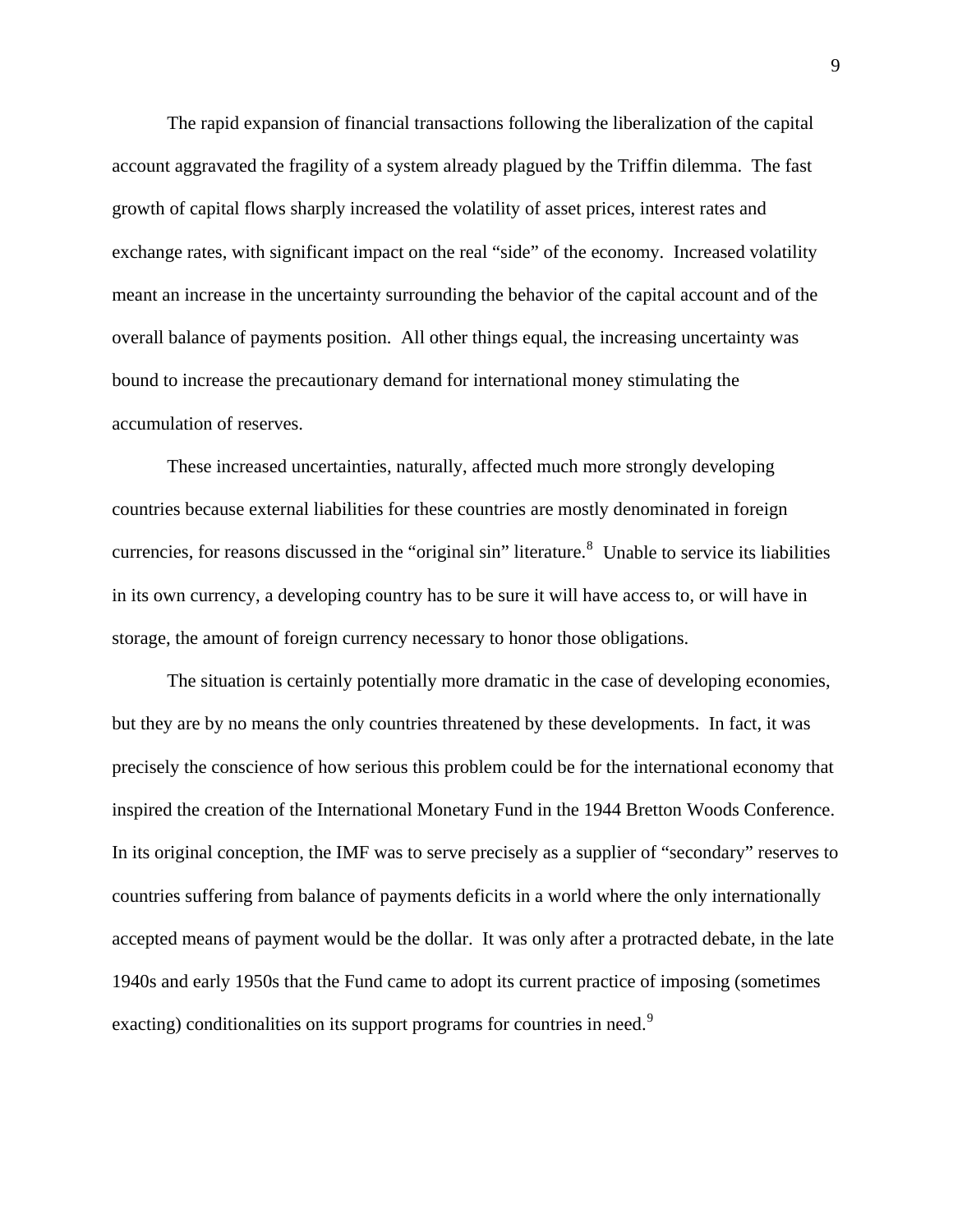In the absence of supporting institutions providing international liquidity at reasonable terms (financial costs *and* policy conditionalities), countries were supposed to turn to private financial markets. The precariousness of this "solution" however was repeatedly illustrated by the succession of crises initiated by the Mexican crisis of  $1994$ .<sup>[10](#page-25-9)</sup> On other hand, the rescue packages by the IMF came to be seen, especially in Asian countries, as a burden in themselves, imposing heavy costs, hard to disentangle from the costs of the crises themselves. New strategies, more efficient in protecting these economies against the volatilities of the international economy just *had* to be devised.

#### **Reserve Accumulation and Other Instruments of "Self Insurance"**

The experience of the 1990s crises vividly illustrated to developing countries the risks of financial and capital liberalization. Both capital flow reversals *and* the rescue packages put together by the IMF imposed heavy losses to afflicted countries in terms of lost output and employment, bankruptcies, and the loss of policy autonomy resulting from the imposition of structural conditionalities that even the Fund itself ended up recognizing were excessive.<sup>[11](#page-25-10)</sup> T he sudden realization that international financial integration made the position of emerging countries exceedingly fragile led to two main results.

The first, and more immediate, impact of the succession of balance of payments crises since 1994 was the loss of momentum of the process of capital account liberalization that had been going on in force since the beginning of that decade among developing economies. The most dramatic of the crisis episodes, the 1997 Asian crisis, exploded precisely when the IMF was proposing a reform of its Articles of Agreement to consecrate the principle of capital account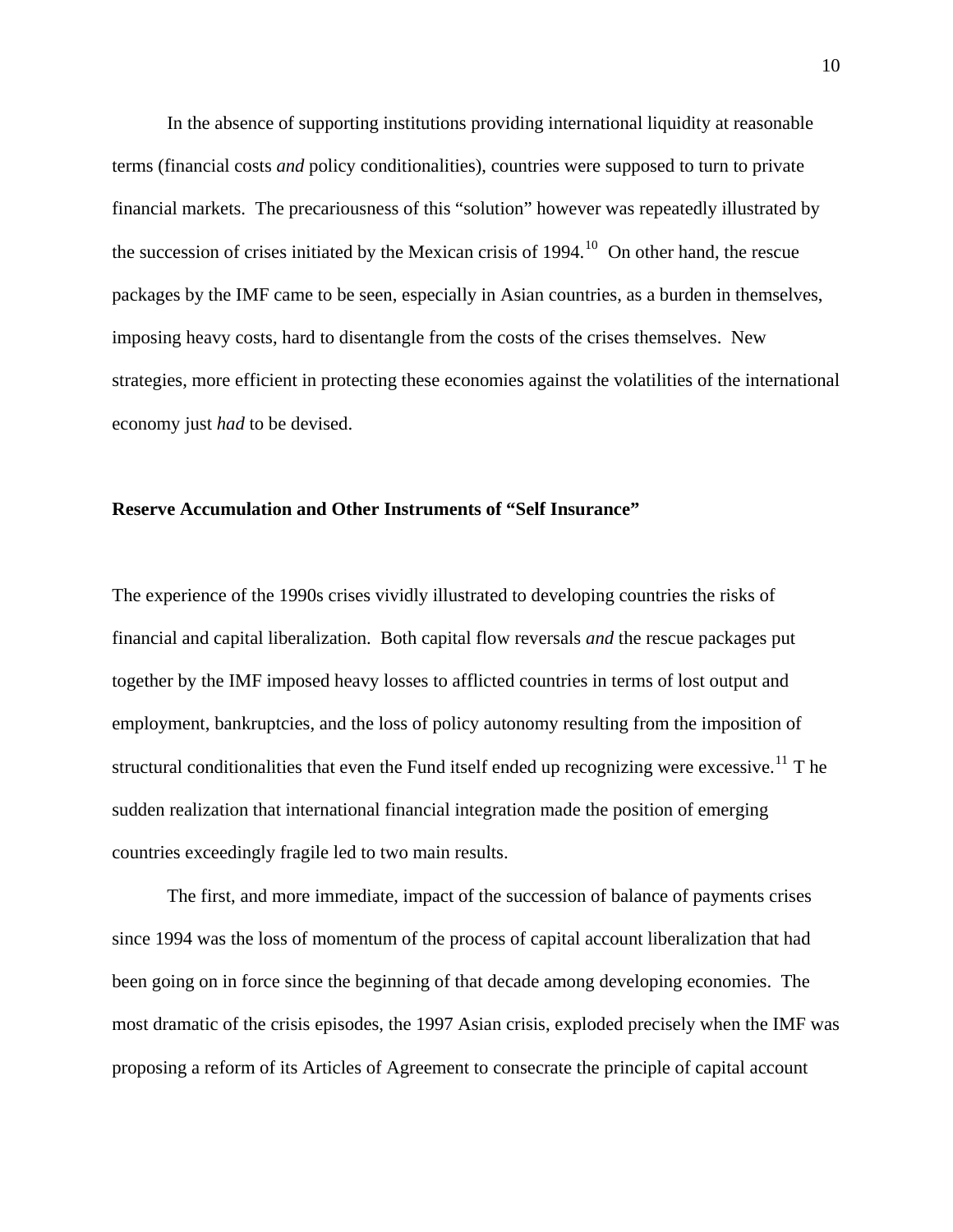convertibility. After 1997 this process was decelerated, virtually to the point of a halt, but it was not reversed.

The second was the realization that emerging economies had to find ways to deal with the possibility of capital flows reversals other than appealing to the IMF for support. It is in this context that several measures were adopted, among which the most visible so far has been the accumulation of reserves.

Capital flows reversals are particularly destructive for developing economies for at least four reasons. First, given the size disparities between world capital markets and those in developing countries, even marginal changes in capital flows in the world market can create great volatility in emerging economies.<sup>[12](#page-25-11)</sup> Second, capital flows respond more frequently to changes in *source* countries than in *recipient*, developing economies. Third, both capital inflows and outflows into developing countries tend to induce vast changes in domestic policies in order to sterilize their effects on exchange rates. Fourth, finally, through their effects on exchange rates (or in interest rates as a result of attempts to sterilize their domestic impact), capital movements can generate important externalities, such as the deleterious effects on exports caused by exchange rate appreciation when inflows are excessive, or the impacts on the solvency of domestic borrowers in foreign currency, when the local currency depreciates as a result of capital flight.

In fact, both *capital flight* and *capital flood* create difficulties for developing countries.<sup>[13](#page-25-12)</sup> In an environment of free capital flows, even small changes in their intensity or direction can cause disproportional damage to the recipient economy.

Developing countries sought to implement measures directed at providing themselves some degree of protection. Short of reinstating capital controls, three were the main instruments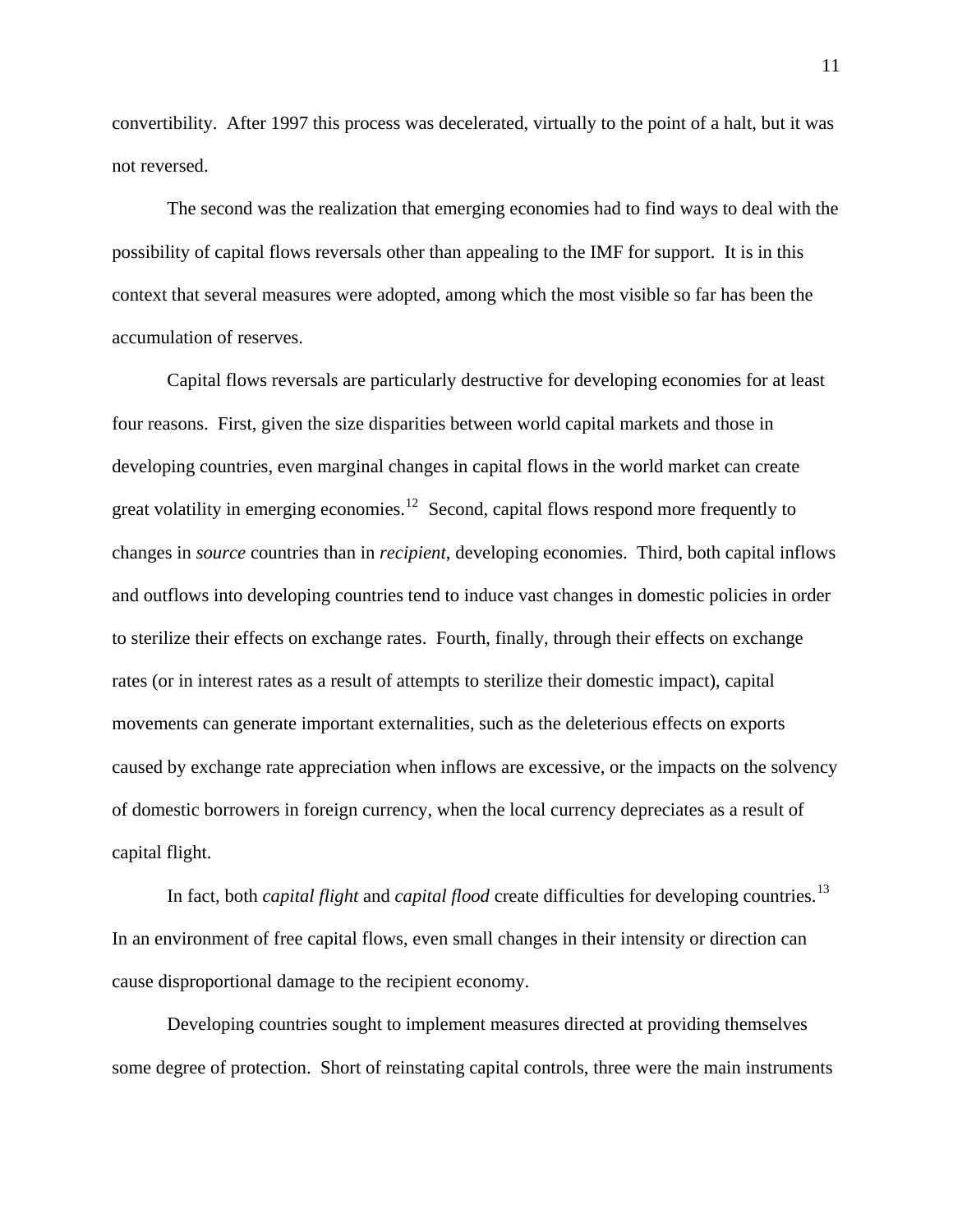for self-protection: the accumulation of increasing amounts of international reserves, to create a cushion against the risk of capital flight or to attenuate the pressures to overvaluation in the case of capital flood; the creation of regional monetary arrangements; and the development of domestic financial markets to accommodate demands for financial resources by local borrowers, including the government.

At first sight, the pace at which reserves have been accumulated by emerging economies these last few years is a very impressive proof of the popularity of the instrument. Table 1 show that, for all developing countries, international reserves grew at increasing speed in the 2000s, adding almost US\$ 2.5 trillion dollars in the years 2004 to 2007 alone. The perception that one could not count on alternative sources of liquidity should lead to an increase both in the transactions and the precautionary demand for money, intensifying reserve accumulation. One should be careful, however, in attributing all growth in reserves to a strategy of self-insurance. Particularly until the outbreak of the subprime crisis in the United States, a large amount of reserves have been accumulated as a result of capital inflows that are beyond the control of recipient countries. In some cases, inflows were so intense that exchange rates appreciated strongly even while reserves were accumulated. In other cases, reserves were held precisely to avoid potentially disruptive movements of the exchange rate. Table 15.1 also shows that, in parallel to an impressive growth of current account surpluses, developing countries also received increasing volumes of foreign capital. In fact, in 2006 alone, net private capital inflows reached about US\$ 600 billion. In 2007, net private capital inflows rose to slightly less than US\$ 900 billion. These inflows are not necessarily sought for, or even desired by developing countries: they simply cannot be stopped once capital controls have been dismantled. In some other cases, reserve growth is a byproduct of an attempt to promote the expansion of net exports to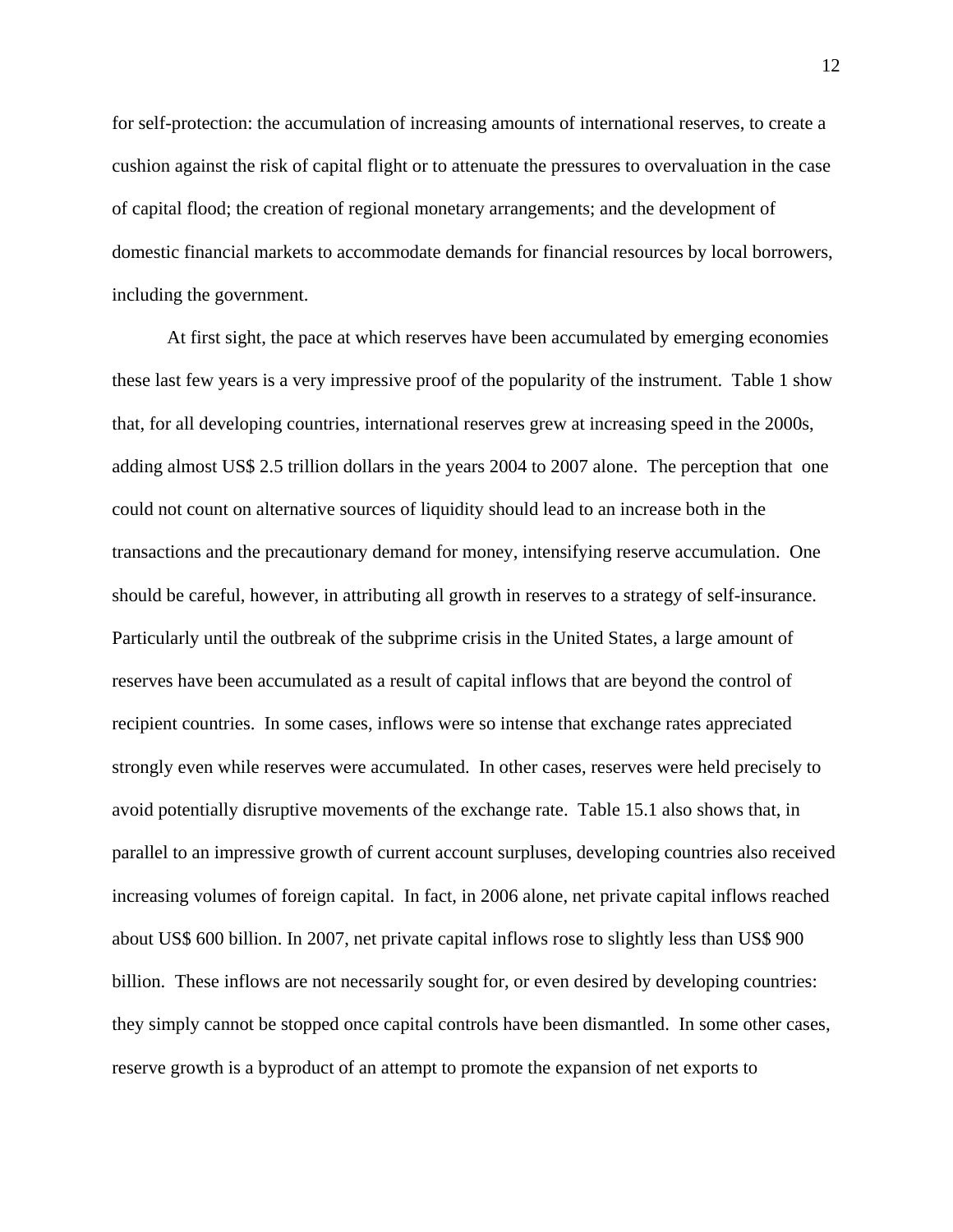compensate the slow growth of domestic expenditures, particularly in the presence of restrictive monetary and fiscal policies. In this case, growth of reserves is not a strategic goal, being just an unintended result of aggregate demand management policies.

<Insert Table 15.1>

Whichever way one measures the contribution of each of the three factors just discussed for the final result, the result is still very impressive in itself, that is, the accumulation of such a volume of reserves in a small period of time.

The creation of regional monetary funds is an attempt to create liquidity facilities that may be more member-friendly than the IMF. It is widely believed that the Fund took advantage of the crisis in Asian countries to promote structural reforms that seemed to be more in line with the demands of some developed countries than in the interest of the borrowing countries. Of course, it is accepted that monetary funds must seek guarantees that their loans will be repaid, but there must be clear principles and mandates to set the types of guarantees that are legitimate. The Fund itself seems to have concluded that it went beyond its mandate during the Camdessus tenure, since an immediate review of the reach of structural conditionalities was began by his successor. How far the Fund is willing to go to recover its legitimacy is still to be tested, but the bad experience of the 1990s has stimulated many countries to look for alternative liquidity facilities where conditionalities could be more reasonable.

So far, however, only one of the experiments created recently has actually matured, in Asia, the Chiang Mai Initiative.<sup>[14](#page-25-13)</sup> The creation of other institutions is being examined, most notably the Banco do Sul, in Latin America. The original proposal, advanced by the government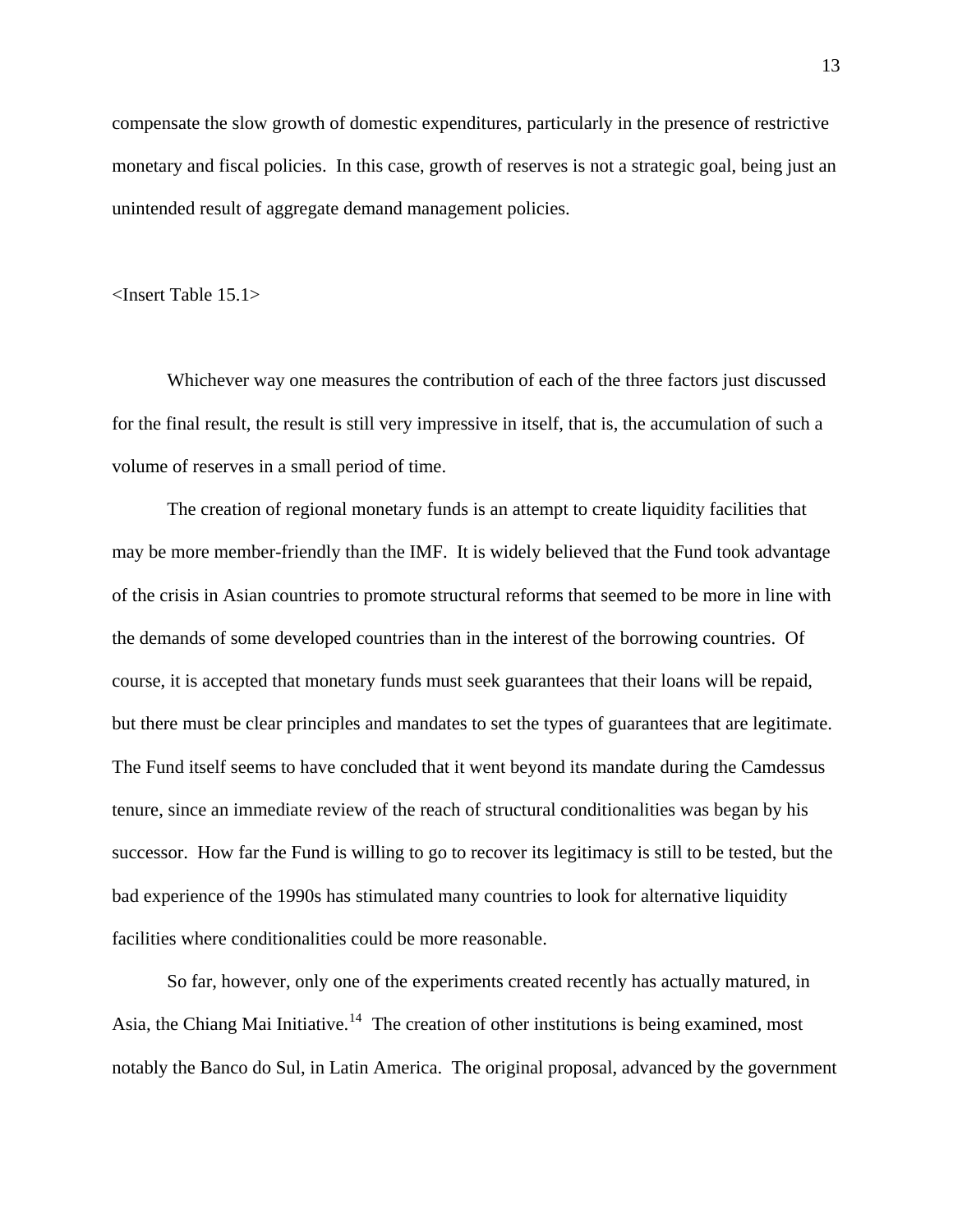of Venezuela, contemplated an institution that would simultaneously perform the roles of a regional monetary fund and of a development bank. The conflation of the two roles was, however, criticized by some potential members, most notably Brazil, which supports the creation of a development bank, but not of a monetary fund. Other relevant, and more immediately viable, initiatives comprise the adoption of local currencies in bilateral trade, as established between Brazil and Argentina, which can be extended to the remaining Mercosul partners, and the creation of swap lines that can economize the use of reserves in the region.

Finally, incentives to the expansion of domestic securities markets have been instrumental in reorienting the demand for financial resources on the part of public and private borrowers into the domestic markets in order to reduce exchange rate risks. Of course, the development of domestic financial markets cannot solve problems related to the scarcity of foreign currency, when this is the case, but can keep foreign liabilities under control when foreign financial markets are accessed just because they are more liquid or the cost of capital may be lower. Again, a few countries have achieved a significant measure of success in creating domestic markets for public securities and/or stock exchanges, but this is still mostly a promise for the future.

#### **Persistent Vulnerabilities**

Building up regional monetary arrangements or creating domestic securities markets are long term processes that may or may not become efficient protective devices in the future. The accumulation of reserves, in contrast, is meant to protect economies against balance of payments disequilibria *right now*. They are expected to represent a liquidity cushion capable of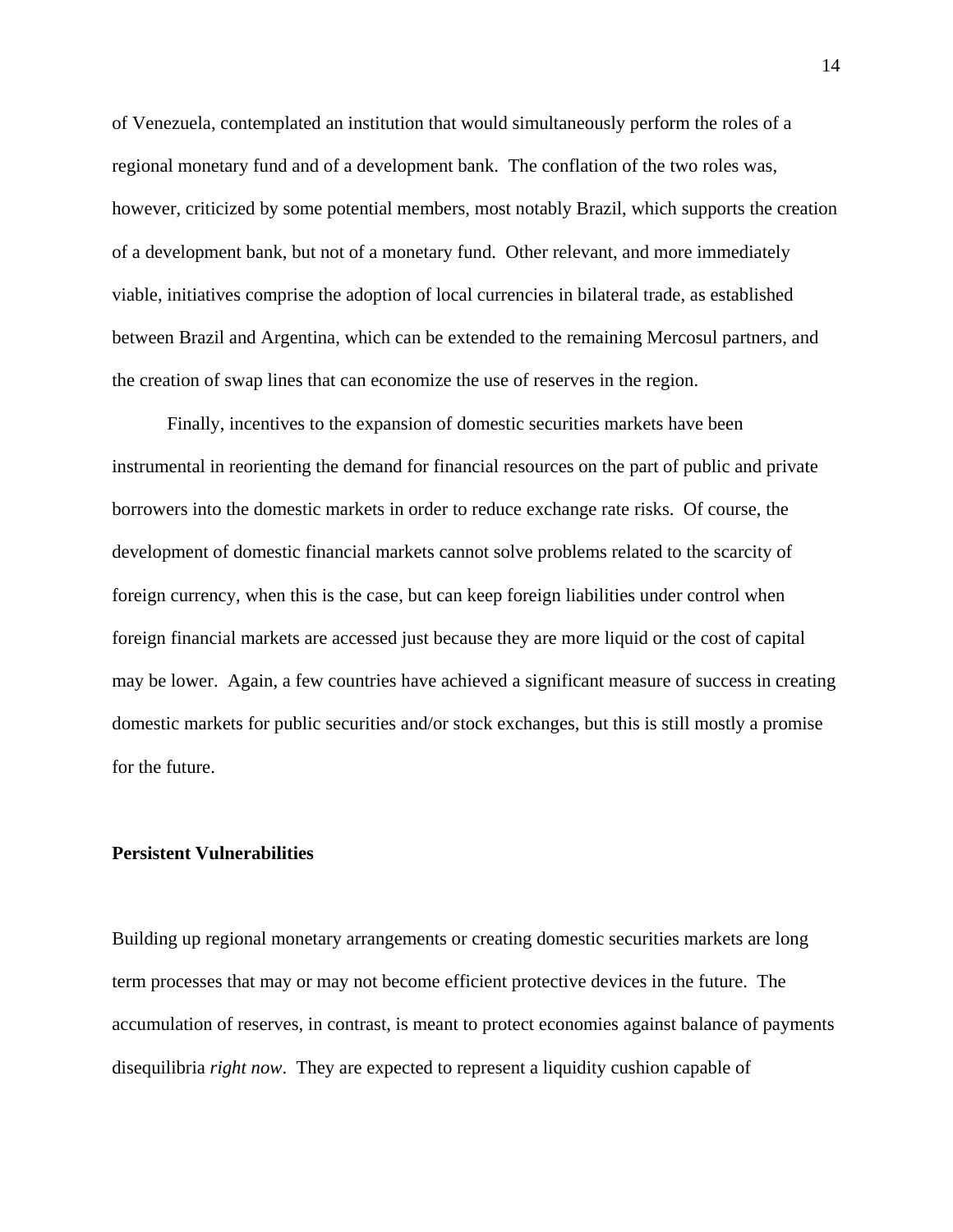accommodating sudden demands for foreign currency, giving some breathing time for government authorities to devise more consequent policies.

In fact, as shown in table 15.2, the accumulation of reserves contributed to the general improvement in the external position of developing countries as a whole, although a case can be made that, after the widespread process of capital account liberalization of the 1980s and 1990s, the traditional indicators reported in table 2 may not give an accurate assessment of a country's external vulnerability any more.<sup>[15](#page-25-14)</sup>

<Insert Table 15.2>

Of course, cushions are only efficient if they are available when one needs to use the resources. In this sense, it is important to distinguish between the cases where reserves result from the accumulation of current account surpluses and those resulting from capital account surpluses in excess of current account deficits, since the latter implies an increase in foreign liabilities. *Borrowed* reserves can become unavailable precisely when a country needs them most, that is, when capital flow reversals put pressure on the balance of payments, as it was the case of Latin American countries in many occasions since the debt crisis of the 1980s. *Earned* reserves, on the other hand, resulting from the accumulation of surpluses in the current account, become the country's foreign *net worth*, that cannot be just taken away by creditors in the event of a crisis and can thus help to keep country solvent.

In practically all cases net capital inflows have been an important source of reserves. Some countries, however, have accumulated reserves entirely, or almost entirely, out of capital inflows. In these cases, self insurance may be largely illusory, since it is likely that creditors will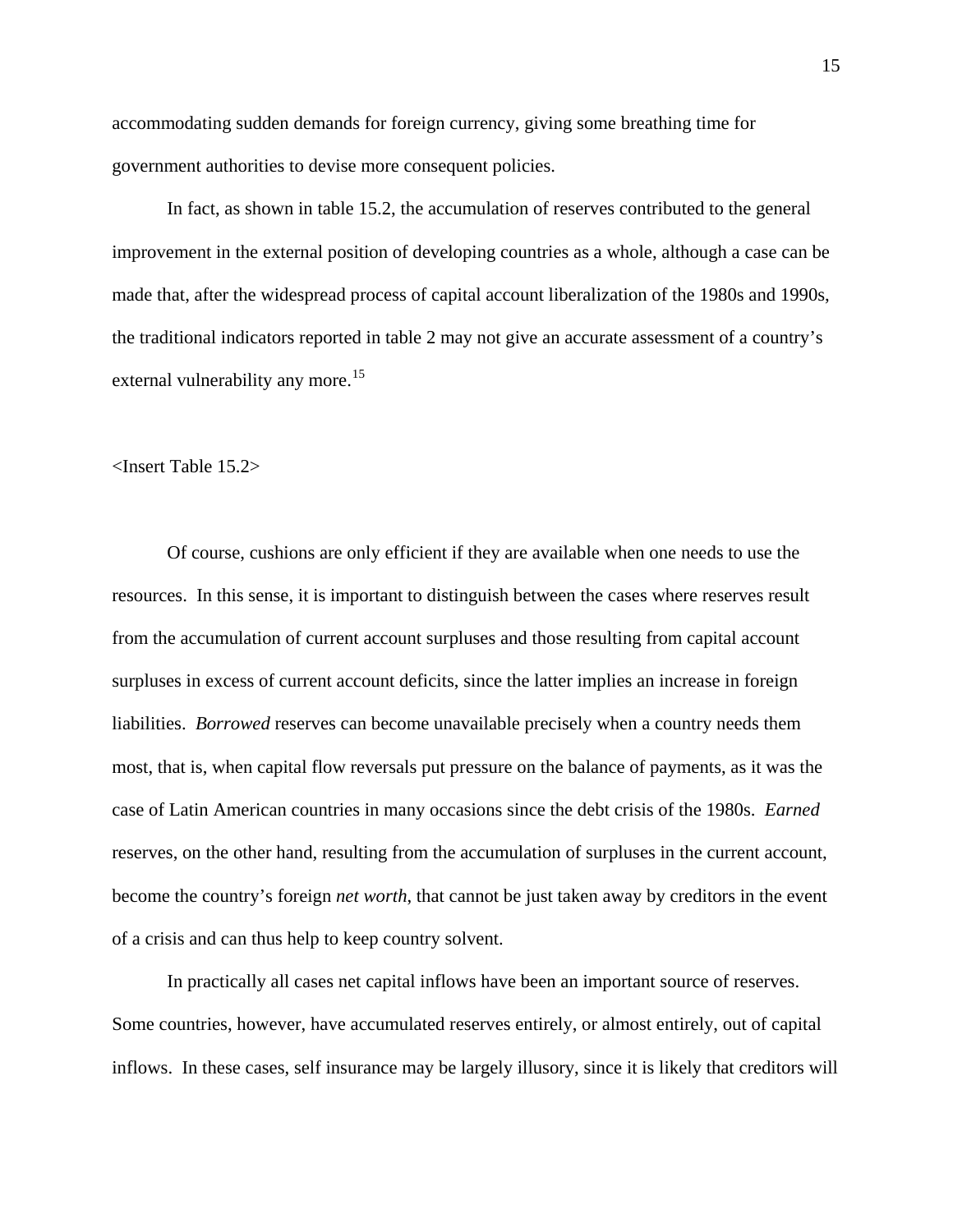call back their loans and portfolio investments in case of a balance of payments crisis, as it frequently happened in the past. The extensive substitution of debt securities placements for syndicated bank loans as a source of external finance that followed the debt crisis of the 1980s in Latin America and the appeal to foreign investors to acquire stock in local exchanges may have accentuated the fragility of the financial position of the countries in the region. However, although it is extraordinarily difficult to make any kind of predictions, capital flight has not been as dramatic a problem so far to countries like Brazil, Argentina and Mexico. Capital movement reversals have been somewhat strong in 2008, but there seems to be no evidence yet of the kind of sharp change in the demand for foreign assets among residents in those economies which has signaled the beginning of a capital account crisis in the recent past.

The situation may be only marginally improved if capital inflows take the form of foreign investment rather than loans or portfolio investment. Foreign investments create *implicit* foreign liabilities that may be as much constraining as the *explicit* liabilities created by debt. In fact, they may even pose more difficult problems for the authorities since there is no pre-determined schedule of repatriation or of remittances of profits and dividends, which can be accelerated or decelerated according to changing evaluations made by investors. In any case, table 15.3 shows that, among the major emerging economies, the situation, from this point of view, is less reassuring than it may look if one only pays attention to the amount of reserves. In fact, at least in the case of Brazil, the situation has clearly worsened since 2006. After a rapid fall of the current account surplus in 2007, it actually was transformed into a deficit in 2008, which is growing very quickly, prodded initially by a overvalued currency and afterwards by the dramatic weakening of external demand, even after a sharp devaluation of the real reversed the trend to exchange rate appreciation that had been observed for some months.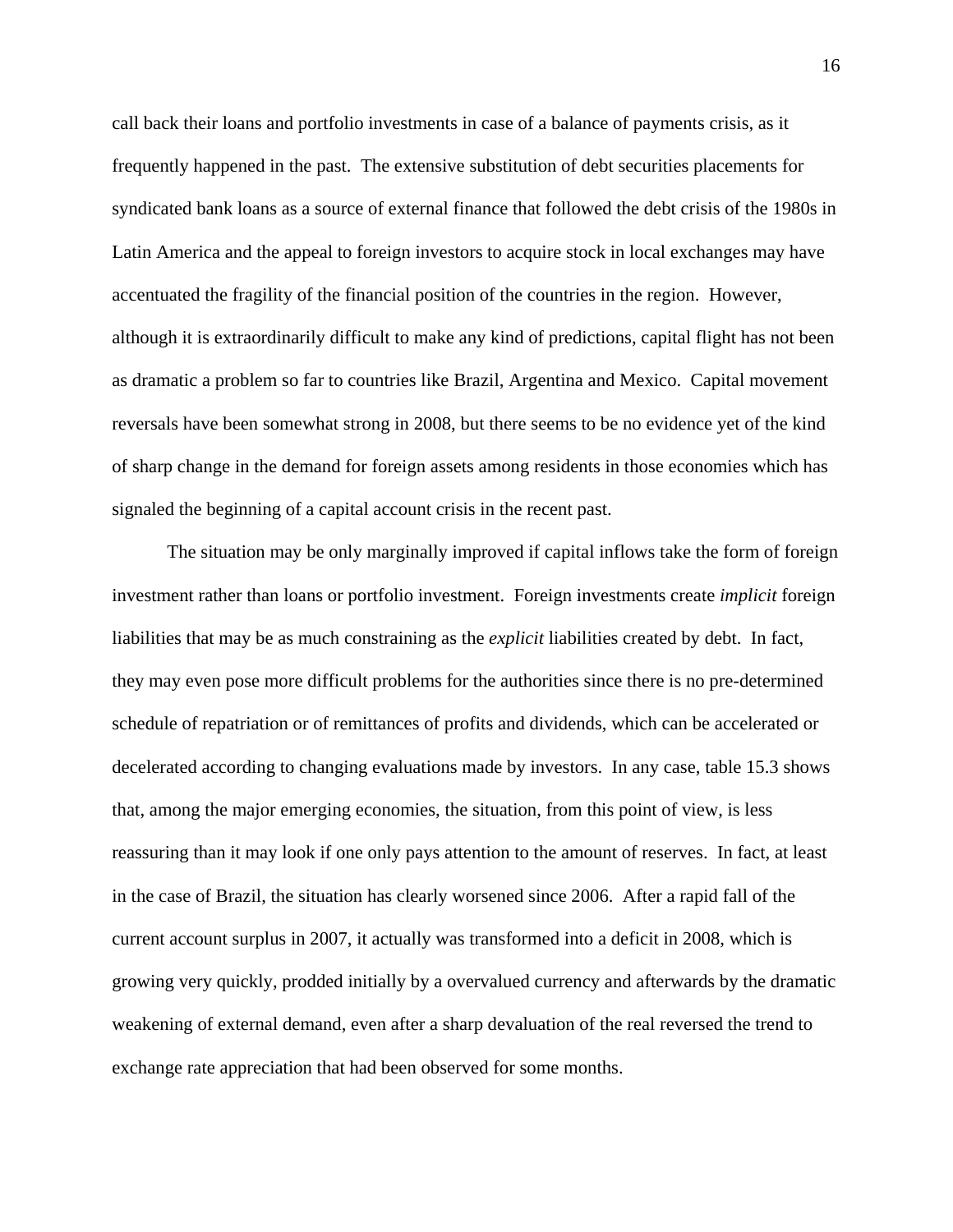<Insert Table 15.3>

Be it as it may, in the absence of capital flight, reserves may offer a good measure of protection against events like the reduction of exports, caused by a deceleration of trade or a reduction in the price of exported goods and services, particularly if they take place gradually. The use of reserves to maintain payments for *normal* imports and service external liabilities may avoid changes in exchange rates that would transmit the disturbances to other agents, running the risk of initiating a contagion process.

The accumulation of earned reserves may also be an efficient shock absorber in the current environment where foreign liabilities are mostly of private responsibility, in contrast with the dominance of public borrowers in the past. Private liabilities are spread throughout the economy, making a coordinated response to a given shock much more difficult than in the case of public liabilities, where a unified reaction by government can be articulated relatively quickly. The availability of an ample cushion of reserves may accommodate unexpected capital outflows without causing significant changes in exchange rates, for instance, that can influence the solvency of other local debtors. Of course, a cushion serves to attenuate shocks, to gain time while a more definite policy response is articulated, it is not a response in itself. But it can help avoiding contagion effects as it happens when a sudden outflow causes exchange rates to rise, thereby forcing other debtors to rush to try to liquidate their liabilities before rates rise even more, generating a self-feeding devaluation process.

The benefits of reserve accumulation do not come without costs, though. In the case of borrowed reserves, the pecuniary costs are relatively easy to calculate, consisting in the spread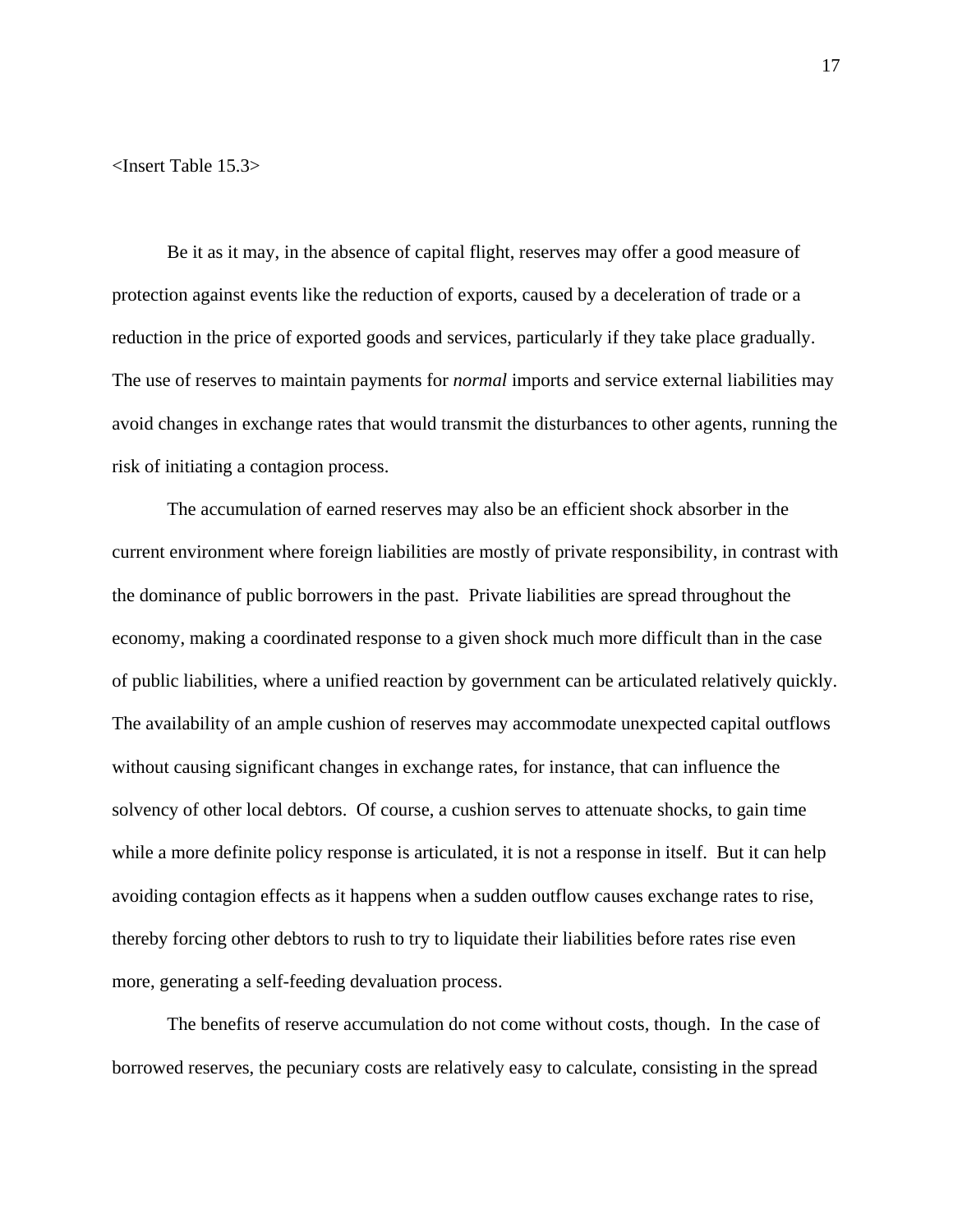between the rates of interest paid to service the external debt and the rates received as interest on the securities that are held by the country. As reserves are usually held in highly liquid, lowyield securities, as, typically, US treasuries, this spread is certainly negative. In the case of earned reserves, the calculation is not as clear-cut, since it would involve the opportunity cost of maintaining those resources invested in low-yield securities, compared to their "best" possible alternative use, which is seldom calculable with certainty. In any case, one should notice that the main service offered by the accumulation of liquid reserves is not their yield, but the safety it provides.[16](#page-25-15)

It is still important to notice, on the other hand, that the security reserves offer may be overestimated when one uses traditional indicators such as those listed in table II. In fact, most studies evaluate the adequacy of reserves in comparison either with imports of goods and services or with the value of *short term foreign debt*. As difficult and uncertain as the estimation may be, one should also consider, in addition to debt, the possibility of repatriation and acceleration of profit remittances by foreign direct investors, which usually happens during a balance of payments crisis. In addition, the mass exit of portfolio investments by non-residents may also create strong pressures on reserves. The potential negative impact of these outflows on the level of reserves (or on the exchange rates) can at least be calculated. But the most fateful omission in the calculation of vulnerability indices based on the value of the short term debt relates to the possibility of *capital flight by residents*. It is often forgotten that the liberalization of capital accounts opened the possibility for residents to transfer their wealth abroad. Under these circumstances, the volume of reserves do not have to be just sufficient to allow repayment of non-residents' loans. Reserves have actually to be also enough to cover capital flight by residents. In fact, most of the balance of payments crises in emerging economies in the 1990s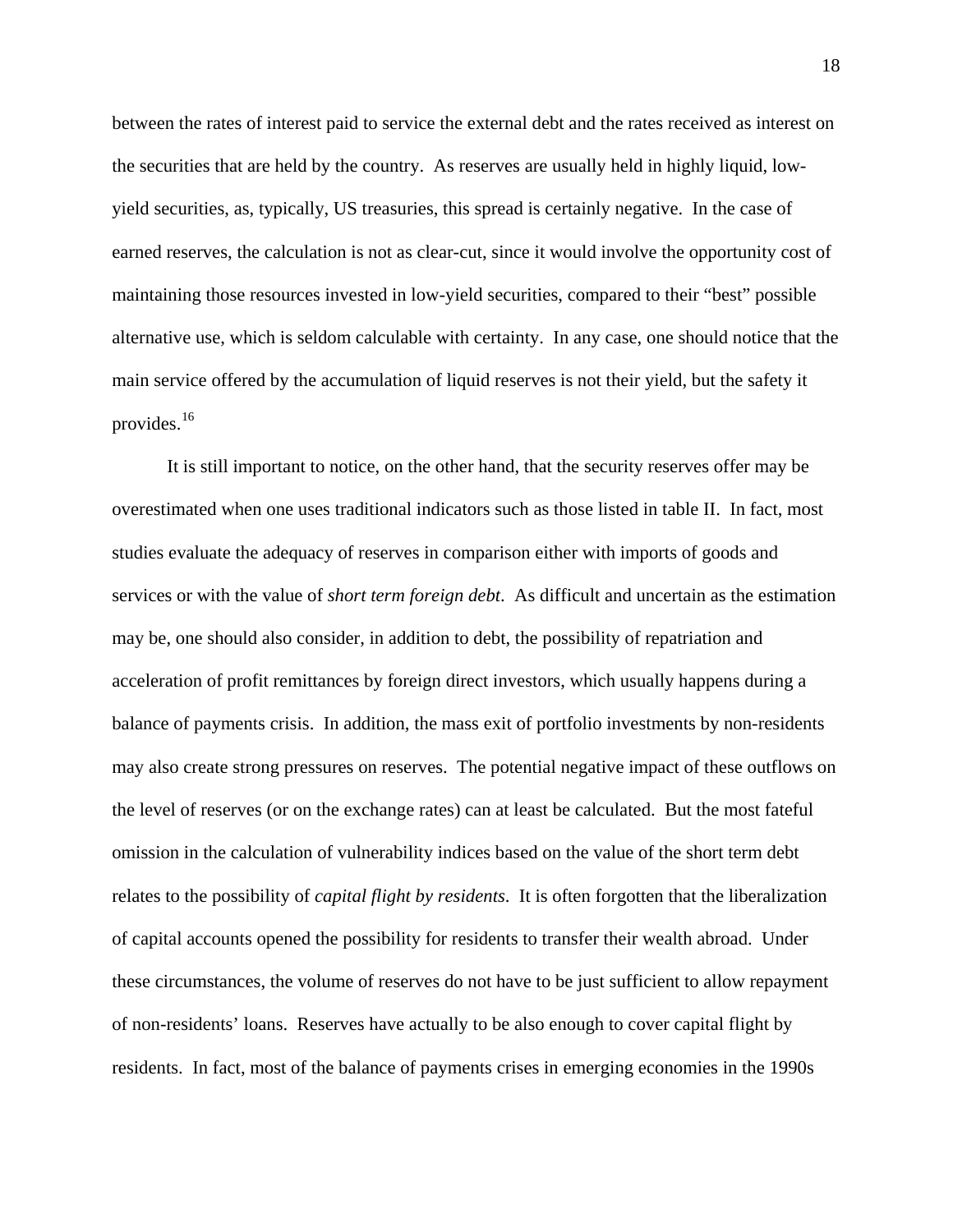were triggered by capital flight by residents using the privileges obtained in the financial liberalization reforms. $17$ 

A final word must be reserved to notice that the increase in the number of reserve currencies, to include most notably the newly-created euro, in an international system of flexible exchange rates, introduces the exchange rate risk in the calculation of national authorities. An even more difficult Triffin dilemma of sorts emerges, because balance of payments disequilibria in countries issuing reserve currencies may influence the valuation of (and therefore the degree of protection afforded by) reserves through its impacts on current and expected exchange rates.

#### **Conclusion: Are There Better Alternatives?**

Holding high volumes of reserves, particularly if they are earned reserves, serves to absorb moderate shocks, smooth the behavior of exchange rates in floating regimes, and to allow some breathing space for government authorities, postponing the operation of contagion channels, such as the impact of changing exchange rates on the balance sheets of borrowers in foreign currencies. So far, the availability of reserves seems to have given some measure of protection to economies like Brazil's, since they allow local authorities to face the pressures resulting from the international financial crisis and avoid major disruptions. The key feature of the current situation (as of early 2009), in the Brazilian case, seem to be that while foreign portfolio and direct investors are reducing their presence in the national economy, residents have not felt the push to substitute foreign for domestic assets that leads to uncontrollable capital flight.

Under current conditions, accumulating reserves may be a better strategy than just relying on the possibility of accessing institutions such as the IMF, or trying to establish emergency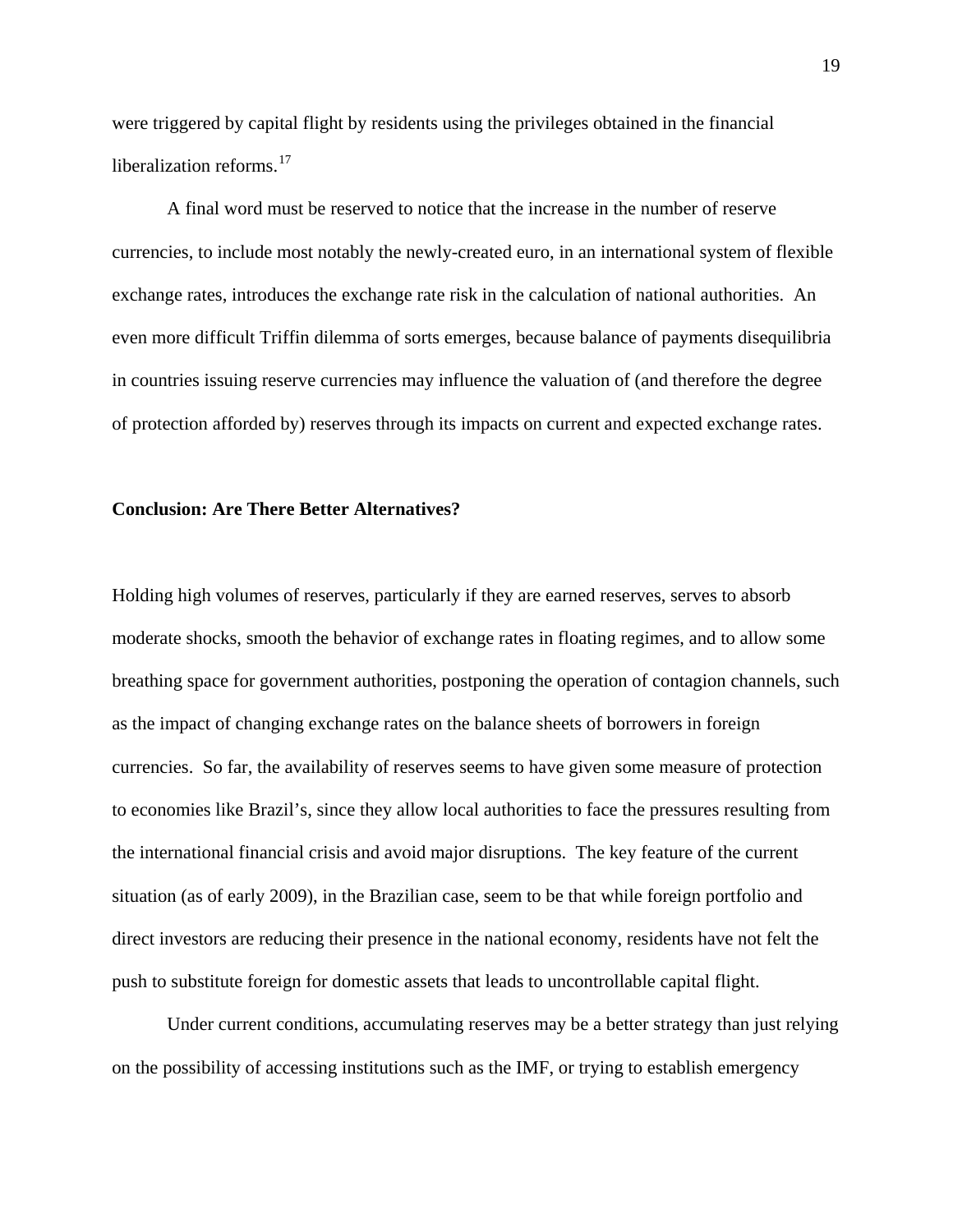credit lines with private banks, as done by Argentina during the Tequila crisis, which may not be honored when the country needs them.

Nevertheless, reserve accumulation as a defensive strategy should be seen mostly as an option of last resort, to be adopted when better strategies are not available. It is potentially expensive for the country holding them, particularly in the case of developing countries that could find better capital accumulation strategies than just holding idle balances or low-yield securities. It is deflationary for the global economy, reducing global demand, output and employment.

The best alternative, doubtless, would be the organization of an international monetary system where a true international currency, free of the Triffin dilemma, could be created as the need for liquidity increased. In such a system, emergency liquidity facilities, accessible at reasonable terms, should be created to protect countries suffering adverse temporary shocks to their balance of payments. Finally, in the case of countries facing deeper disequilibria, institutions and formal procedures should be defined to allow restructuring of liabilities to be negotiated by the concerned parties without causing excessive disruption to the operation of their economies.

Of course, these were features (except for the third) of Keynes's plan presented at the Bretton Woods Conference of 1944, rejected by the United States delegation, who presented their own plan.<sup>[18](#page-25-17)</sup> The White Plan<sup>[19](#page-25-18)</sup> maintained the US dollar as the international means of payment, and created the IMF, not really as a liquidity provider of last resort, but as a financial intermediary demanding more and more exacting terms, as time passed by, to concede loans to countries in difficulties. Although the creation of international institutions and the attempts to formalize procedures represented a definite progress in the evolution of international monetary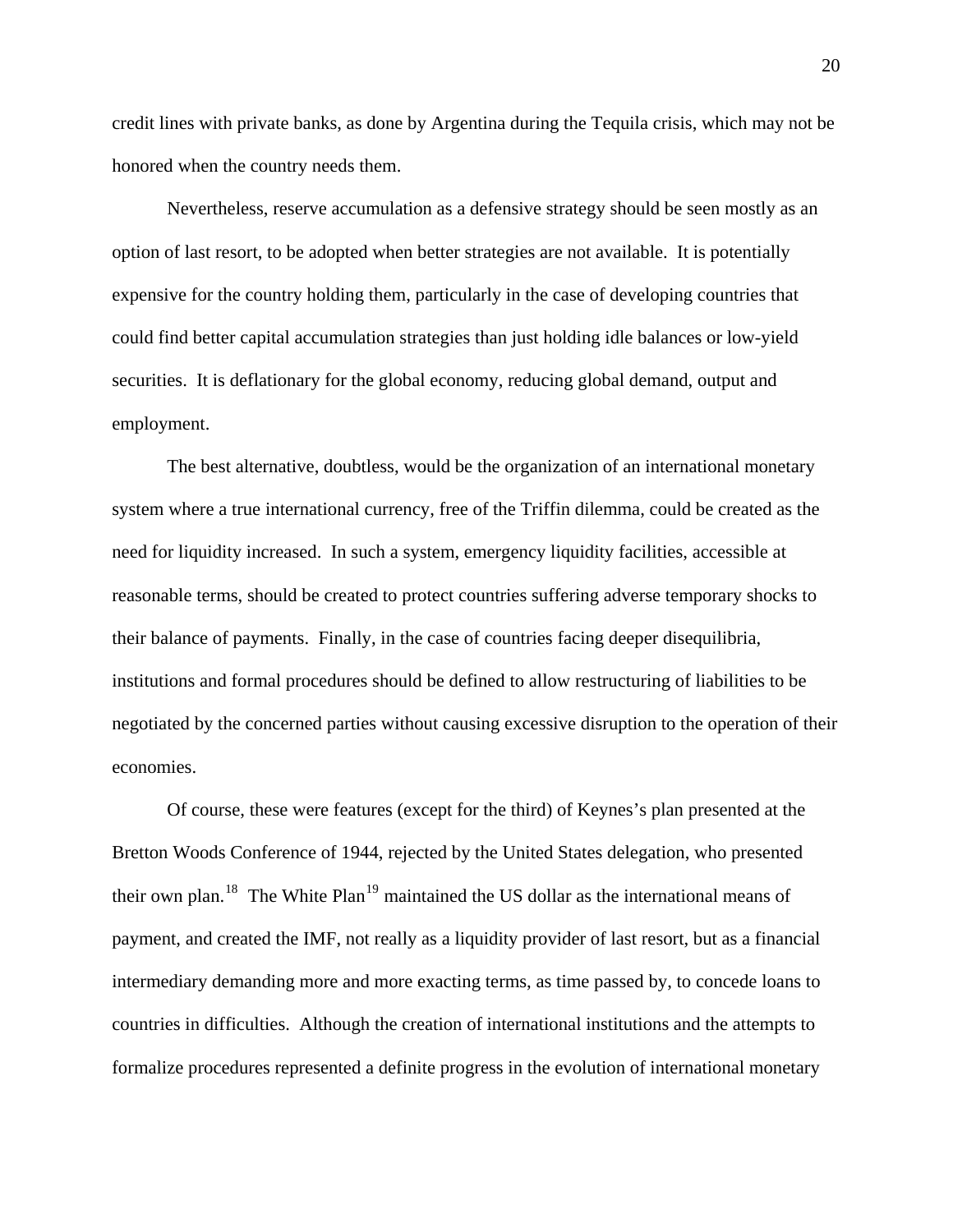relations, the inadequacies of the chosen strategy became more and more clear through the years. Through time, these inadequacies led many economists to propose versions of the Keynes's plan adapted to current conditions. Most of these proposals gave special attention to the need to overcome the Triffin dilemma and to create more flexible emergency liquidity provision mechanisms. Since the creation of SDRs, one favorite from reformers is the possibility of transforming this instrument into a true international currency.

There seem to be, however, some important political obstacles to the exploration of such a reform path. In contrast with the situation in 1944, there is no clear hegemony in the world economy that would give any country the power to impose solutions, no matter how enlightened they might be. On the other hand, there are no clear and convergent views among the leading economies as to the need for a new monetary and financial architecture or the lines along which the existing architecture should be reformed. In particular, there is nothing like the identity of concerns and goals that marked the two leading groups of participants in the Bretton Woods process, the "new dealers" of the US administration and the British delegation, under the intellectual leadership of Lord Keynes.

One should recognize that the IMF has been making an effort to streamline their loan conditionalities, after the widely criticized excesses under Michel Camdessus directorship in the 1990s. New guidelines have been approved by the Executive Board, making an important distinction between policy changes and reforms that were *critical* to the success of a rescue plan and those that are only considered *relevant* by the Fund. The former would be still part of loan conditionalities, but the latter would just be *recommended* by the IMF. There is reason for skepticism, however, as to the efficacy of such guidelines, which have been mostly ignored by the Fund's staff in the past in their dealings with client countries. Be it as it may, this is far from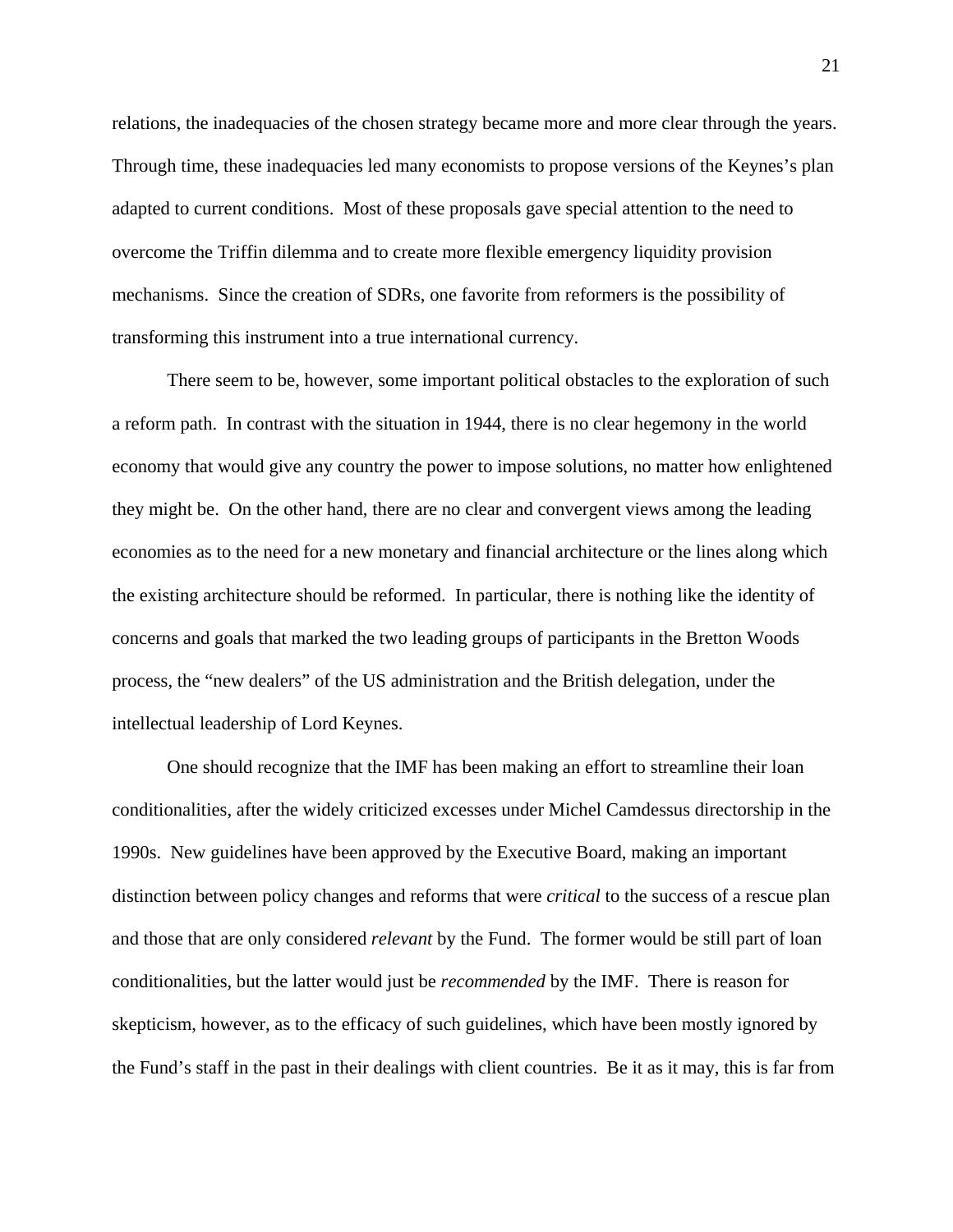a dead subject and the Fund will be again an important institution when international liquidity dries up once more, as it most certainly will. The debate about the adequacy of its resources and of its loan procedures and conditionalities cannot be abandoned.

 If global reforms in the international monetary architecture do not offer much promise in the current situation, it is inevitable that countries will keep pursuing individual solutions, particularly in the case of emerging economies. These economies are already highly integrated both financially and commercially to the world economy, but do not have the privilege of issuing liabilities in their own currency, at least not to a significant extent.

The main alternative to reserve accumulation is the reinstatement of capital controls. In principle, capital controls serve the same purpose as maintaining reserves. Restrictions on nonresidents' capital inflows serve to avoid exchange rate appreciation in times of excess liquidity. Restrictions on capital outflows by residents absolve a country from the need to maintain reserves to allow these outflows to take place. However, no matter whether the costs of maintaining controls are greater or smaller than its benefits, after the liberalization process of the 1990s, reinstating capital controls, after private interests have already crystallized around the protection of their newly-acquired privileges, would require bold action by political leaders that do not seem willing or capable of taking this path.

The orthodox view is that floating exchange rates alone should do the trick. Neither controls nor reserve accumulation would in fact be necessary if exchange rates could freely float in result of excess demands or supplies of foreign currency and converge to new equilibrium positions. Empirical evidence, however, has not supported the optimistic expectations of floating exchange rates defenders. These regimes have been marked by excess volatility, which causes domestic disequilibria, particularly in countries that exhibit a higher degree of financial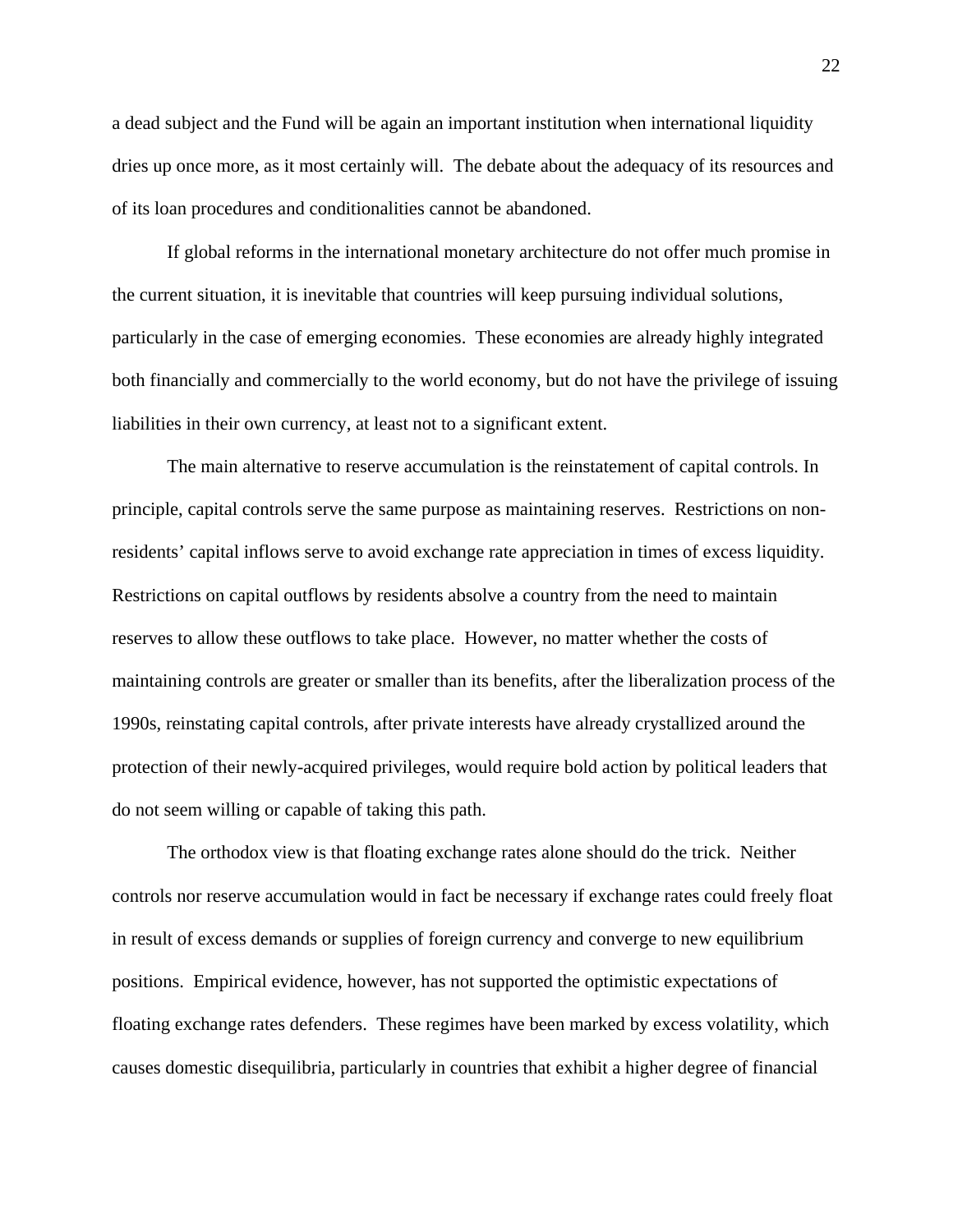and commercial integration in the world economy. Besides, under capital account liberalization, capital flows become an important determinant of the behavior of exchange rates which means that monetary policies play an indirect but no less decisive role in the determination of exchange rates. Under these circumstances, it is difficult to make the case that exchange rates are really "freely" floating in response to pure market forces, unaffected by macroeconomic policies.

This brief examination of alternatives helps to understand why reserve accumulation has been seen, if not as the very best defensive strategy to deal with the volatility of the world economy, still as the best *available* strategy. On the one hand, it does not depend on a currently unlikely disposition of the international community to work towards a cooperative solution that contemplates the needs and priorities of developing economies. On the other hand, it is politically much easier to implement than reinstating capital controls, since reserve accumulation does not threat any group's privileges. There is a serious risk that the degree of protection afforded by this strategy may not be as high as some countries seem to think, but it doubtless seemed to be the least-effort option available while the international economy operated relatively smoothly. Whether reserve accumulation can be enough in the face of capital flight episodes fed by major financial turmoil remains to be seen.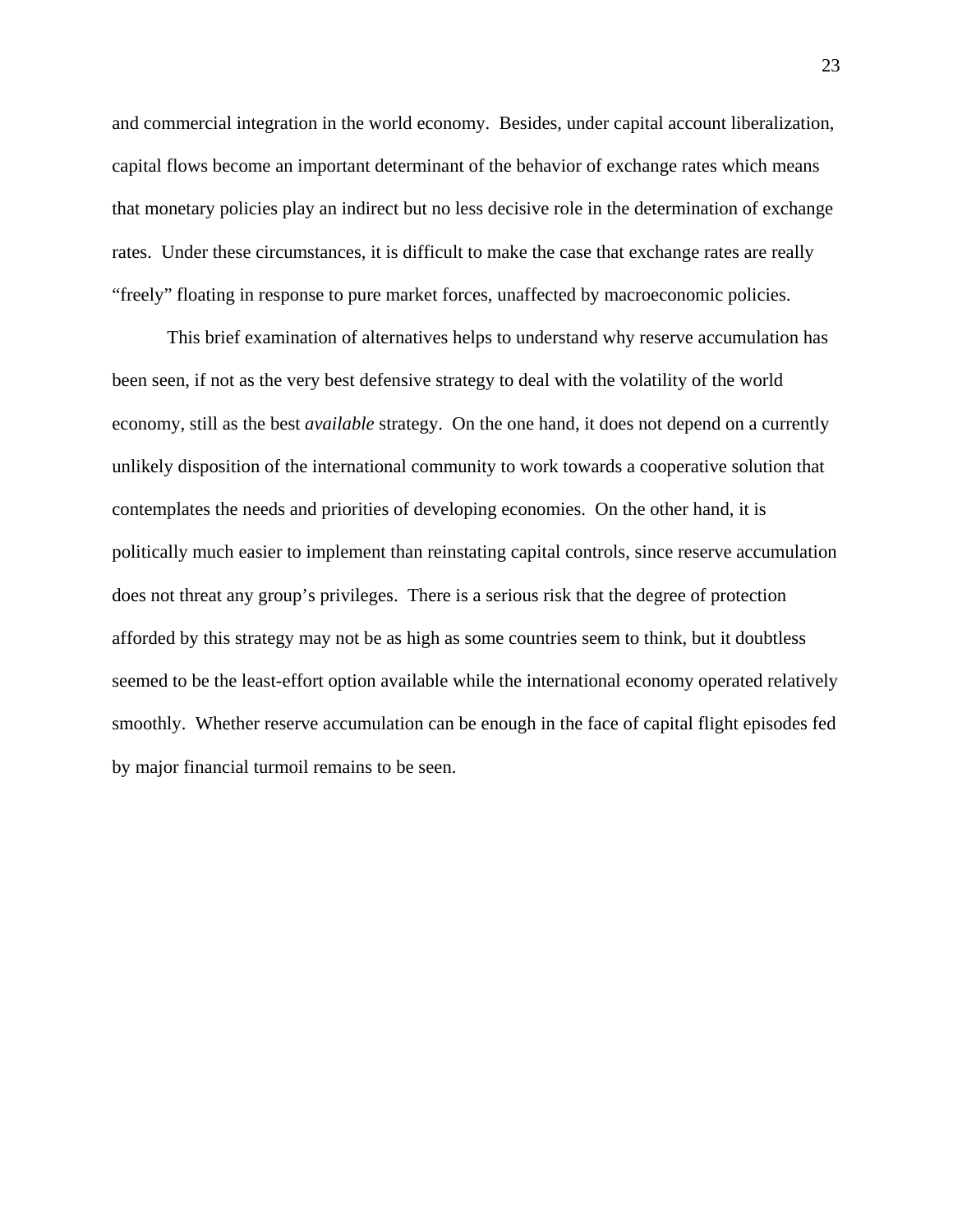#### **Bibliography**

Baig, T. and Goldfajn, Y. (2000). 'The Russian default and the contagion to Brazil'. IMF Working Paper 00/160.

- Blustein, P. (2001). *The Chastening. Inside the crisis that rocked the global financial system and humbled the IMF*, New York: Public Affairs.
- Carvalho, F.J.C. (2000/1). 'The IMF as crisis manager: an assessment of the strategy in Asia and of its criticisms', 23 (2), Winter 2000/1, pp. 235/266.

\_\_\_\_\_\_\_\_\_\_\_ (2008a). 'Once again, on the question of IMF's conditionalities', manuscript

\_\_\_\_\_\_\_\_\_\_\_ (2008b). 'Macroeconomic policy with open capital accounts'. in E. Hein et alli (eds), *Finance-led Capitalism? Macroeconomic effects of changes in the financial sector*, Marburg: Metropolis-Verlag.

- Griffith-Jones, S. and Ocampo, J.A. (2008). 'Sovereign Wealth Funds: A Developing Country Perspective'. unpublished paper presented at the workshop on Sovereign Wealth Funds organized by the Andean Development Corportation, February 18.
- Horsefield, J.K. (1969). *The International Monetary Fund 1945-1965. Twenty Years of International Monetary Cooperation*, *Volume 1: Chronicle*, Washington (DC): IMF.

International Monetary Fund (2008). *Global Financial Stability Report* (April).

Johnson, S. (2007). 'The rise of Sovereign Wealth Funds'. *Finance and Development*, 44 (3) (September).

JP Morgan Research (2008). *Sovereign Wealth Funds: A Bottom-up Primer*, 22 May, www.morganmarkets.com.

- Keynes, J.M. (1937). 'Alternative theories of the rate of interest'. *The Economic Journal*, (June) pp. 241/252.
- Keynes, J.M. (2007). *The General Theory of Employment, Interest and Money*, London: Palgrave MacMillan, for the Royal Economic Society.
- Lipsky, J. (2008). 'Sovereign Wealth Funds: Their Role and Significance', speech by John Lipsky, September 3, 2 [\(www.imf.org/external/np/speeches/2008/090308.htm\)](http://www.imf.org/external/np/speeches/2008/090308.htm).
- Moggridge, D. (1980). (ed), *The Collected Writings of John Maynard Keynes. Volume XXV: Activities 1940-1944. Shaping the Post-War World: The Clearing Union*, MacMillan and Cambridge University Press for the Royal Economic Society.
- Ocampo, J.A. (2007/8). 'The instability and inequities of the global reserve system'. *International Journal of Political Economy*, 36 (4), Winter, pp. 71/96.
- Ocampo, J.A., Kregel, J. and Griffith-Jones, S. (2007). *International Finance and Development*, London and New York: Zed Books, with Orient Longman and TWN.
- Panizza, U. (2006). ''Original Sin' and monetary cooperation'. in B. Fritz and M. Metzger (eds), *New Issues in Regional Monetary Coordination*, London: Palgrave-MacMillan.
- Park, Y.C. (2004). 'Regional financial integration in East Asia: challenges and prospects, UN ECLA and DESA'. Seminar on Regional Financial Arrangements, NY, (July).
- Stiglitz, J. (2002). *Globalization and Its Discontents*, New York and London: W. W. Norton and Co.